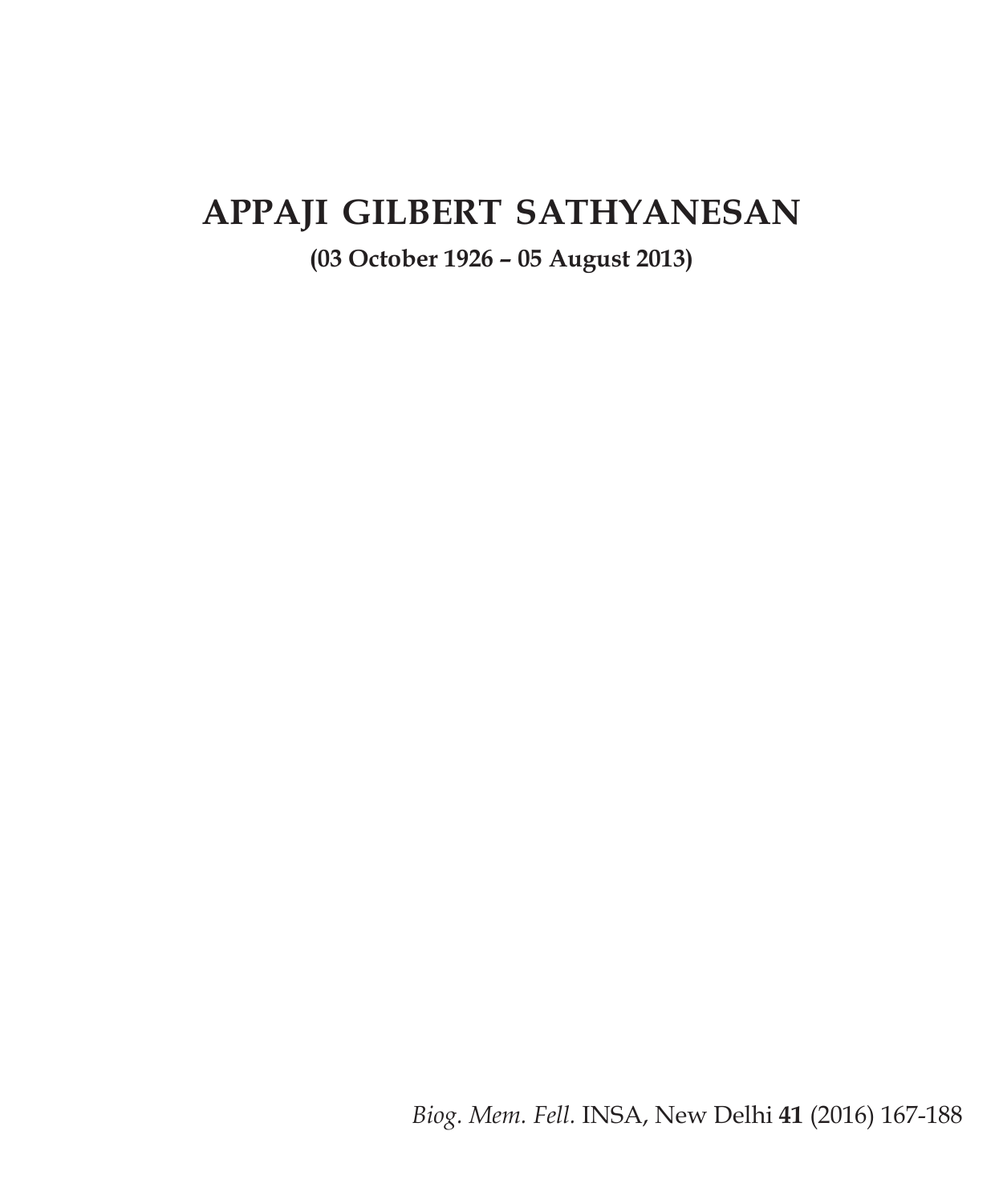

Alselys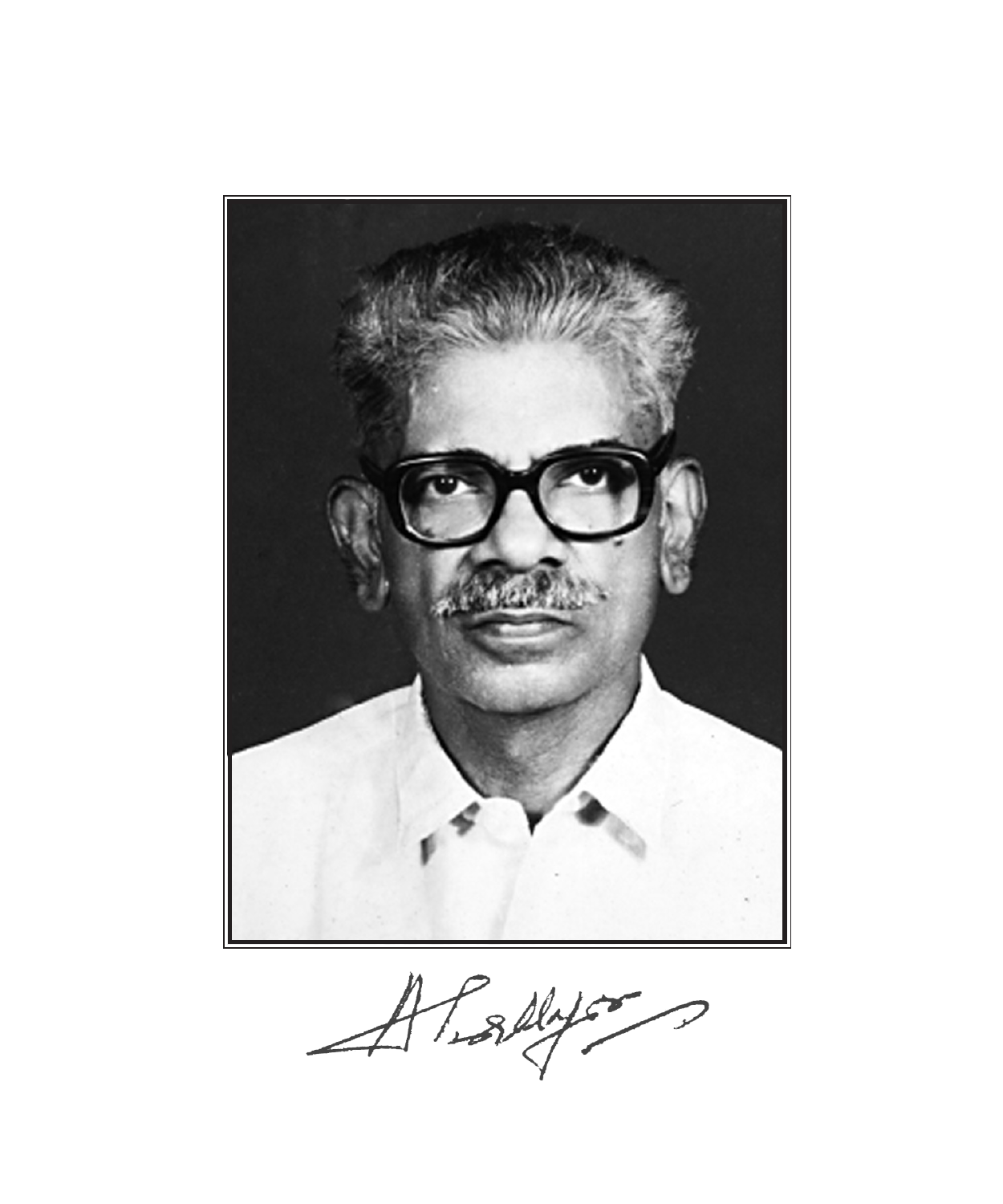# **APPAJI GILBERT SATHYANESAN (1926- 2013)**

# **Elected Fellow 1982**

#### **FAMILY BACKGROUND**

A PPAJI GILBERT SATHYANESAN was born on the 3 October 1926 at Neyyoor **A** PPAJI GILBERT SATHYANESAN was born on the 3 October 1926 at Neyyoor in the erstwhile Travancore State. He was the fifth child in the family of 5 sons and one daughter. His father, Mr. Job Thangiah Sathyanesan was a teacher in an English High School. His mother, Mrs. Agnes Sathyanesan was a home maker. Young Sathyanesan married Jayantha Emoni Evans (Parassala, Kerala) on 17-10- 1957, the daughter of Mr. Sam Evans, an educationist who founded a group of schools. They were blessed with two sons. The elder is Mr. Job Evans Sathyanesan, an officer in Union Bank of India who married Mrs. Mahil Vidhya Ebalin, a teacher. The younger is Mr. Arun Prakash Sathyanesan, an agriculture executive. His wife Mrs. Latha Joseph is also a teacher. Each of them has two sons. Jayantha Emoni passed away on 21 September 1993 after brief illness. It was a personal shock to Dr. Sathyanesan, as he had narrated to me fond memories of her. He remembered how she taught him preparing curries, particularly fish curry, if ever she had to go away. Soon he recovered bravely, looked after his family and continued with his mundane activities till his death on 5 August 2013.

 The family background and his relatives had greatly influenced his character and personality, as he had revealed later. Dr. Sathyanesan's maternal grandfather was Dr. Manuel, a missionary doctor. Those days when doctors and hospitals were rare and women did not prefer to be examined by male doctors, his grandfather trained his grandmother as nurse and midwife to attend to the village women in distress. His paternal grandfather was district magistrate in the service of the Travancore Maharaja. He had won several awards from the Maharaja Moolam Thirunnal who was allowed full salary as pension after retirement. His grandmother was a kind and highly motivated women with social concern in serving the poor and needy. She used to collect run-away village boys doing petty jobs in the town eating whatever they get and sleeping in shop verandah. She provided living space and cooking facilities. She guided them with motherly love, taught them basic cooking and made two of them cook every day alternatively, for others. She made them not to eat or sleep outside. They felt secure and safe. They were provided sealed boxes to save their money. She arranged get together with their parents. The grown up boys were given training in workshops, factories, handicraft centres, and in carpentry and masonry works so that they could learn a trade and establish themselves. This was found to be a great success. Dr. Sathyanesan saw all these happening before him and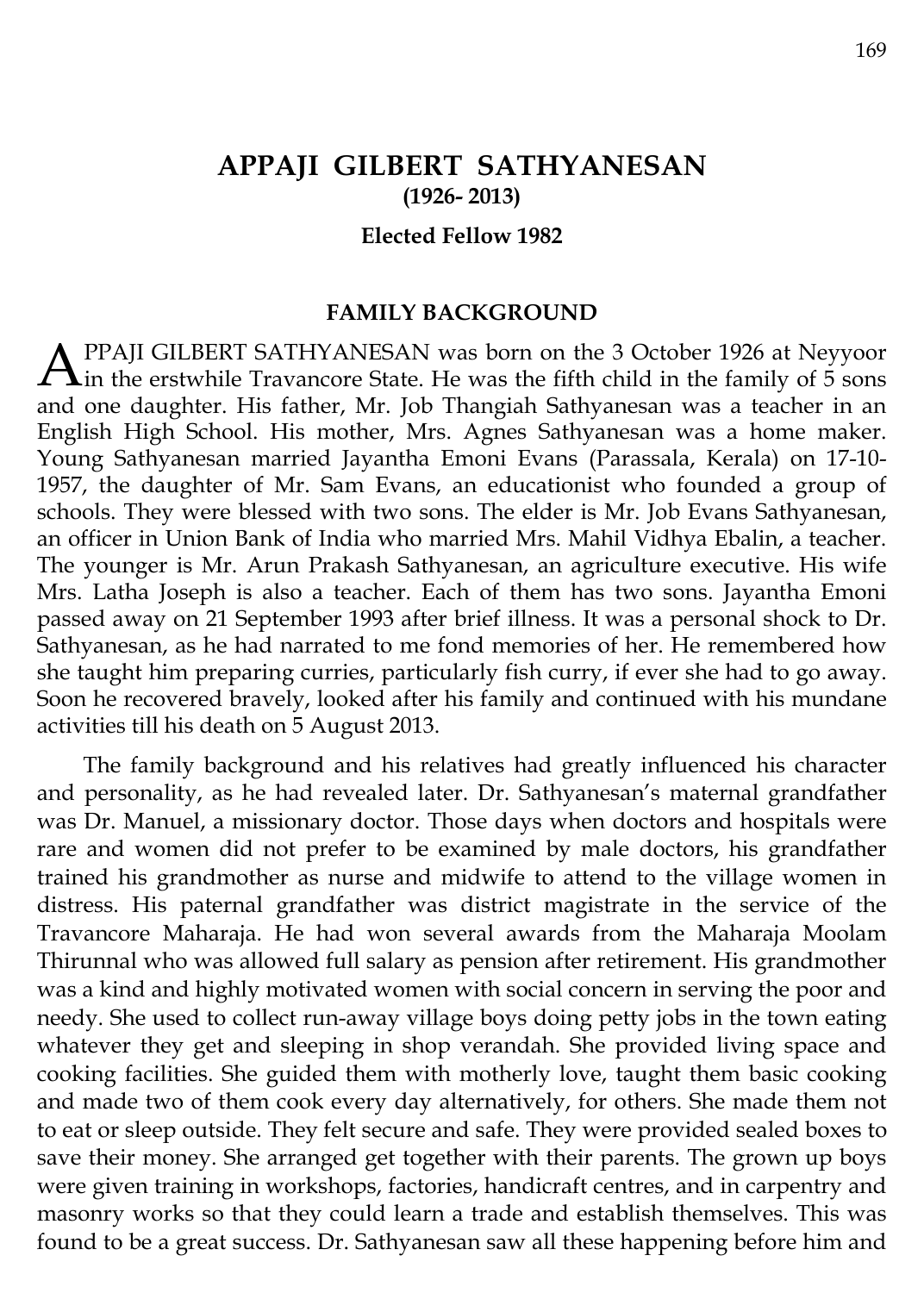inculcated these qualities of serving the hapless and poor during his career and post retirement years. In Tamil, 'Sathyanesan' means great lover of truth or man of truth. He stood to practicing truth all his life, in spite of adversities of every kind.

# **EARLY SCHOOLING AND UNIVERSITY EDUCATION**

Dr. Sathyanesan had his primary and upper primary education (Standard I to VIII) in Munnar High School, Munnar (1932-40), and secondary school education (Standard IX to XI) in St. Joseph's High School (1941-43) in Trivandrum of the erstwhile Travancore state (now in Kerala). He remembered his school days, 'we had good amount of extracurricular activities, both on sports and academic side. So we had more contact hours with the teachers. There were both foreign and Indian teachers and each one excelled the other, and could be taken as ideal models'.

 He completed his intermediate course in Scott Christian College, Nagercoil during (1944-46). He had his university education in Annamalai University, Chidambaram. He joined B.Sc course with Zoology and Botany (1946-48) and won the Founder's Zoology Prize for standing first in Zoology. He passed B.Sc. (Honours) in Zoology (1949-51) with distinction. He took his MA in Zoology in 1952 and M.Sc. by research in 1954 from the same university. The research course was supported by the ICAR Assistantship.

 In Annamalai university department of Zoology, he came under the magic spell of Prof. RV Seshaiya, FNA who shaped his future academic career. It was he who introduced Dr. Sathyanesan to Endocrinology which formed the base of his future research career. He remembered his 'Guru' fondly. 'Prof. Seshaiya was a simple person, very considerate, well-read versatile scholar, and a teacher-par excellence. He solved personal problems of the students, built a *Gurukul* system. Those days very few opted for university studies. Every week end and on holidays, he took his students for field study to Porto Novo (Parangipettai), where Vellur river joins the Bay of Bengal. It had a rich estuarine and marine fauna. He brought plankton collections from the sea, demonstrated to students, identified different microorganisms and larvae and made slides out of them. He used to come early to the laboratory and left late. Whenever he wanted to show something new to the students, he called them from the hostel, irrespective of time. He was a rare role model to emulate. Prof. Seshaiya was the founder father of the Centre of Advanced Study in Marine Biology. When Sathyanesan was a student in late 1950s, Professor Seshaiya purchased few acres of casuarina forest in the outskirts of Porto Novo close to the estuary with an old British-built guest house for the university, from the municipality. This was the nucleus of the present Centre of Advanced Study in Marine Biology. The battle of Porto-Novo was fought between Robert Clive and Eire Coot at the site of the Institute and a memorial plate could still be seen there'.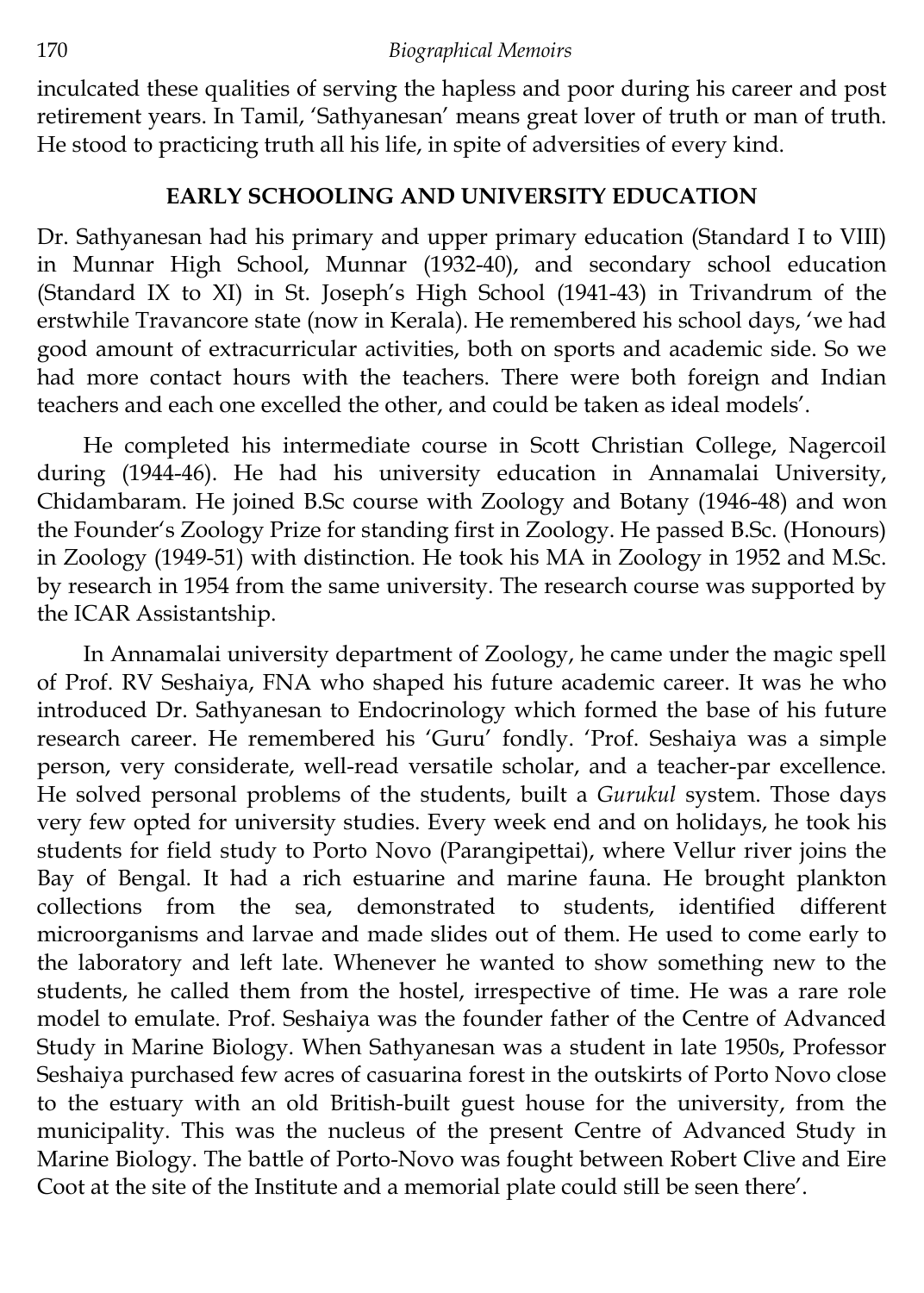No wonder, Dr. Sathyanesan imbibed these qualities of his Guru and practised them in his academic and personal life. I recall, he used to talk about his Guru with reverence whenever he got opportunities to us and went non-stop with his narration.

#### **PROFESSIONAL CAREER**

Soon after his university education in Annamalai, Dr. Sathyanesan took up the first teaching assignment in Andhra Christian College, Guntur, Andhra Pradesh for a brief period. In 1954, he joined Banaras Hindu University for Ph.D. under the guidance of Prof. AB Misra, D.Sc. (Oxford) in Department of Zoology, supported by a Govt. of India Manpower Development Fellowship (1954-57). His Ph.D. thesis entitled "studies on the reproductive cycles of some freshwater and their pituitary" was evaluated by authorities on the subject, Dr. Emil Witschi (USA) and Dr. GJ Van oordt (The Netherlands) who highly commended the work. About 17 years later after the award of his Ph.D. degree, he was awarded D.Sc. of BHU in 1974. The D.Sc. thesis entitled, "Studies on the hypothalamo-hypophysial neurosecretory complex of some fishes" was evaluated by acclaimed scientists in the subject Dr. JM Dodd (UK), Dr. M Gabe (France) and Dr. Howard A Bern, FNA (USA) who commended on the work greatly.

 In 1957, Dr. Sathyanesan was appointed as Lecturer in Department of Zoology, BHU (1957-67). He was awarded a post-doctoral fellowship of the Population Council of the Rock feller Foundation, New York (1962-66). He worked in Columbia University New York, Washington University Seattle where he taught Physiology as well, and in Wayne State University Detroit, USA. He returned to BHU and soon joined the Institute of Medical Sciences at the Surgical Research Laboratory (now the Centre of Experimental Medicine and Surgery) as Senior Research Officer (1967-81) and later Senior Scientist and Head of the Centre of Experimental Medicine and Surgery (1981-82). Later he returned to the Department of Zoology as Professor of Zoology (1982-86) and superannuated as Head of the Department (1984-86). After the retirement, he joined the Central Marine Research Institute of the ICAR, Ernakulam as CSIR Emeritus Scientist (1987-91).

# **AS A TEACHER AND SCIENTIST**

Dr. Sathyanesan excelled as a teacher and research guide. He took special interest in teaching under graduate students and made all types of teaching models to create interest in learning. Students were allowed to clear their doubts. He took time to give special coaching before examinations both in theory and practical. Postgraduate students were given plenty of references for extra reading. He never went to lecture classes without adequate preparations.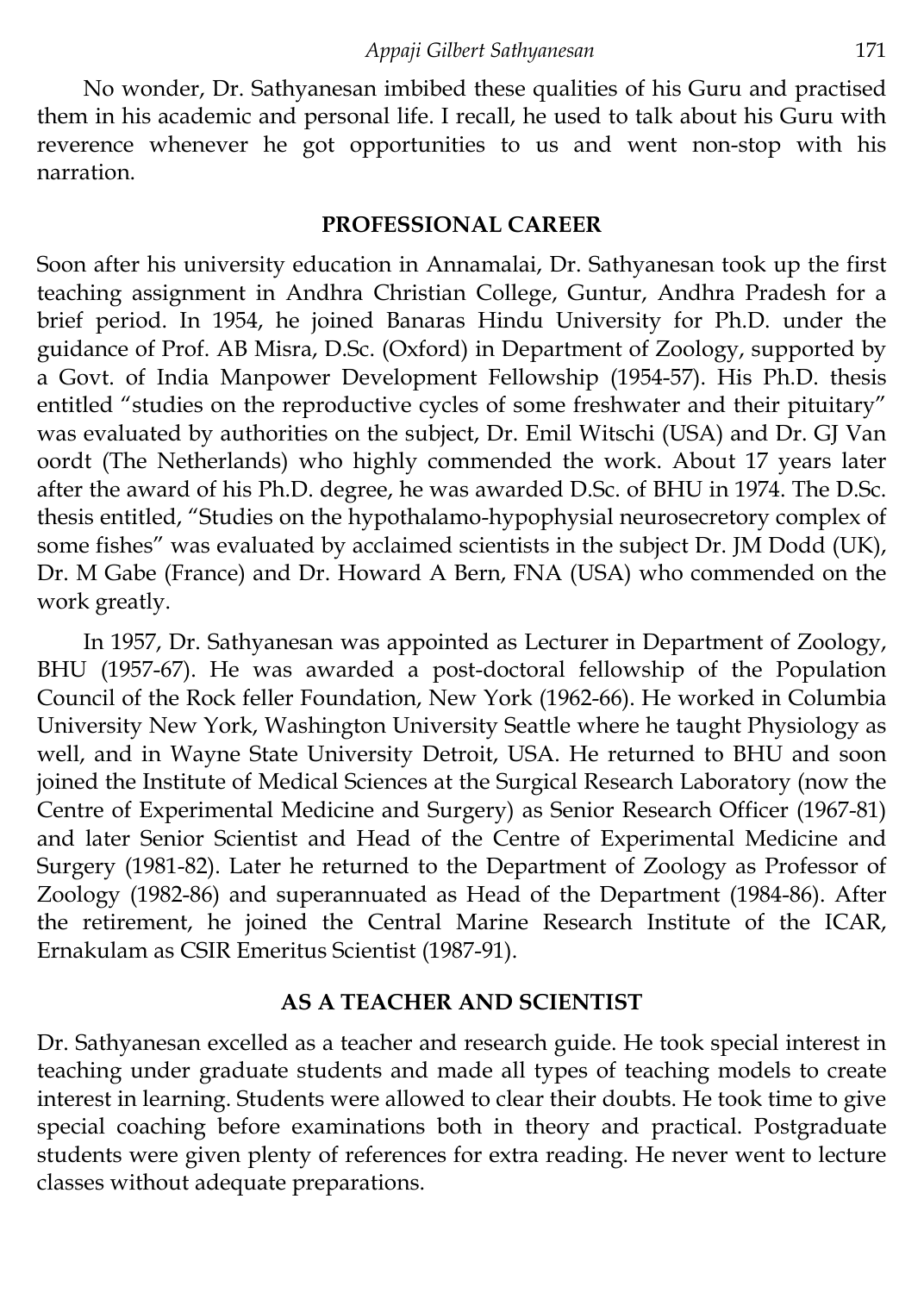#### 172 *Biographical Memoirs*

 Research was his passion. He believed teaching and research complemented each other. Dr. Sathyanesan used to come to the laboratory early and leave it late. He observed no vacation and holidays. He took difficult work as his own for investigation. He selected students from all over the country for research. He had a good collection of books and reprints in his library where his own students and students from outside come for referencing. He was very informal and available always to his students. After lengthy discussions, students were given the research problems in the beginning itself to save their time. They were encouraged to refer library and make collection of their reprints. When new ideas or techniques relevant to the research were discussed, these were incorporated. It was a mutual learning process. Students were given training in writing papers from the very beginning. He was responsible for organizing weekly seminars in Surgical Research Laboratory when the students had to present their findings or give talk on areas related to their research. They were exposed to the difficulties in publishing papers in standard journals from the beginning. Students would have few publications by the time they submitted thesis which helped them to compete and get good positions. He trained a number of students from other institutions in learning techniques and availing the facilities. Dr. Sathyanesan had guided 15 students for their Ph.D. in BHU. After retirement as CSIR Emeritus Scientist, he guided two more research students for Ph.D. We are proud of our teacher and for the sacrifices he made for our betterment.

# **AWARDS AND HONOURS**

Dr. Sathyanesan had been associated with several scientific societies like Indian Science Congress, Indian physiological society, comparative endocrinology societies and so on. He served as experts in a number of committees, panels and boards of the Government bodies, universities, research institutes and colleges, and also served as peer reviewer for national and international journals. He was honored with the Hari Om Ashram Trust Award of the ICAR in 1976. In 1982 he received Dr. SL Hora Memorial Award of the Indian society of Ichthyologists. He was elected as a Fellow of the INSA in 1982. In 1985, he was awarded the Rafi Kidwai Memorial Prize. In 1988, he conferred the Eminent Zoologist Medal by the Zoological Society of India.

# **SCIENTIFIC CONTRIBUTIONS**

Dr. Sathyanesan was one of the pioneers who laid the foundation for Comparative Endocrinology in India. He started his research career with the study of annual reproductive cycle of Indian freshwater fishes and demonstrated the pituitary control of fish gametogenesis. He showed elegantly correlative changes in pituitary gonadotropes and stage-specific changes in the gonads. The comparative studies of the pituitary glands had shown that in certain fishes (Clupeiformes, eg. *Hilsa*), the embryonic orophypophysial duct persisted in the adults, as an open channel between the buccal cavity and pituitary. He had reported it in a primitive marine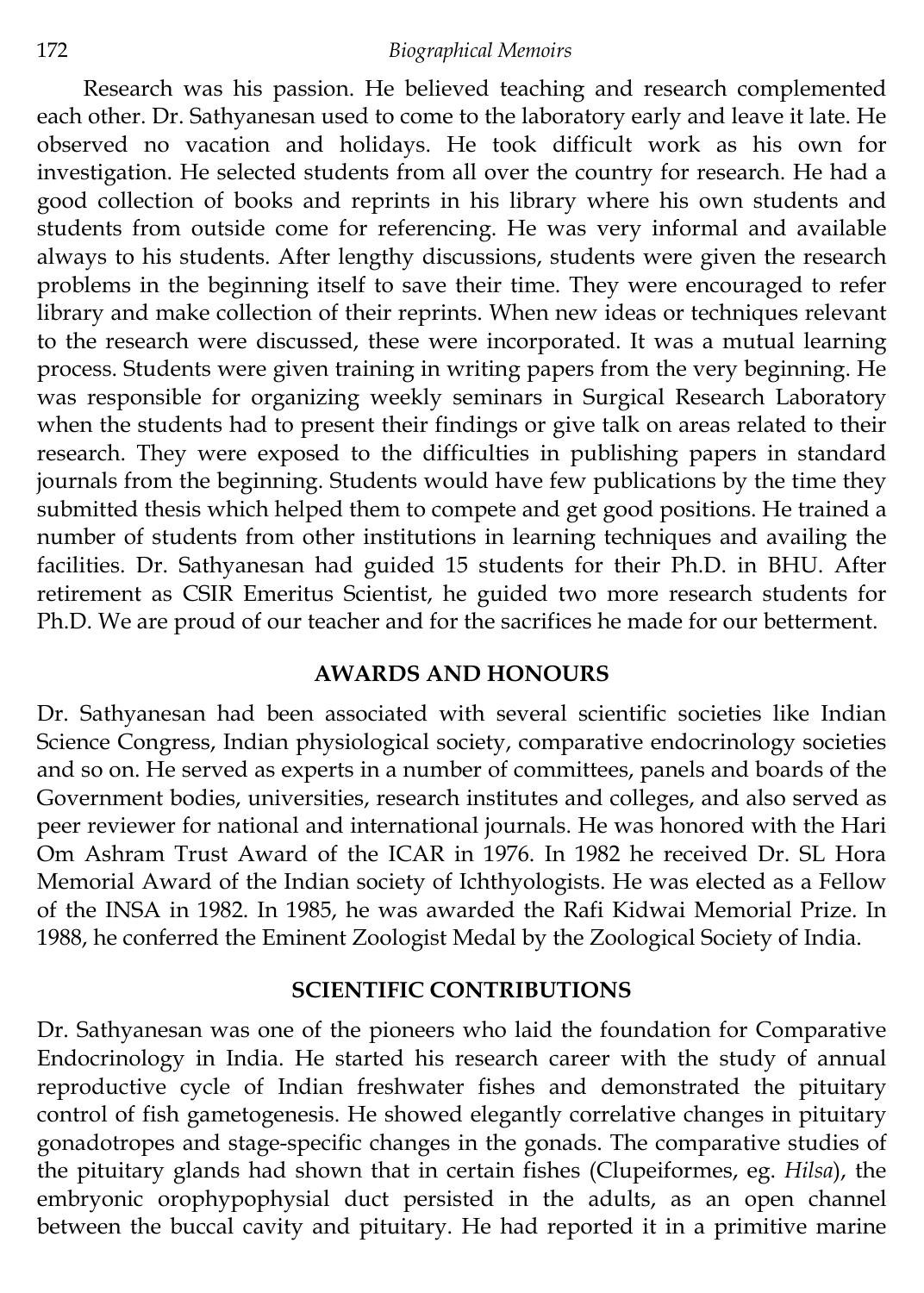teleost *Megalops cyprinoides* in 1992. These deviations in the development of the pituitary can be a good model system for direct interaction of water-borne ions with pituitary cells (prolactin and ACTH cells) concerned with the regulation of osmoregulation.

 The 'Master Gland' status of the pituitary was eroded since late 1930's and the brain (hypothalamus) acquired the status of the central regulator of the pituitary and peripheral endocrine glands through integrating inputs from the external and internal environments. Dr. Sathyanesan was one who sensed this paradigm change and shifted the focus of research to the brain neurosecretory system in fishes in relation its regulatory role on the pituitary. During the 4 years' postdoctoral research tenure in the USA, he initiated research on the hypothalamo-hypohysial neurosecretory system of rare primitive cartilaginous and bony fishes, a wide gap that was unfilled in comparative neuroendocrinology of lower vertebrates.

 He joined the laboratory of Prof. Aubrey Gorbman, the doyen of Comparative Endocrinology, first in Columbia University, New York and later in Washington University, Seattle. He spent one summer at the Friday Harbor Marine laboratory in the San Juan Island, Washington in the Pacific close to Canada. I recollect his words that getting entry to the Harbor Station during the peak summer was very difficult and a mere chance. Here, he submitted a project to study the little known hypothalamo-hypophysial neurosecretory complex of the rare deep sea primitive chimaeroid fish *Hydrolagus colliei* (ratfish), endemic to that area of the Pacific and a deep sea marine teleost midshipman *Porichthys notatus*. He secured entry and began his work. The ratfish were found in bottom of the Pacific and trawling impacted their death and the intestine eviscerated. Dr. Sathyanesan instructed the trawling operators for gradual step-up trawling to avoid sudden change in air pressure. In this manner, he could get live fish on board for research. He conducted hypophysectomy on *Porichthys* on board in a make-shift lab, which was watched curiously by many including Dr. Grace E. Pickford and Dr. Libbie Henrietta Hyman, famous zoologists. He was one among the few who could do a successful hypophysectomy technique in fishes. The demonstration of the neurosecretory system and pituitary cytology in *Hydrolagus* are classic works and unchallenged even today. The next group of primitive fishes he investigated were the Holostean *Amia calva* and *Lepisosteus*, available only in the Great lakes and Chondrostean *Acipenser fluvescens* (sturgeon) in the Pacific coast. This in view, he joined the laboratory of Dr. Walter Chavin, Wayne State University, Detroit.

 On return to BHU, he continued the work on the hypothalamo-hypophysial neurosectretory system of many Indian teleost fishes. He masterly employed the *in situ* bulk staining technique, and simplified it, to demonstrate the three dimensional architecture of the system. Only a few in India know this technique, which I learnt from him. Those publications were rated by the journals as excellent contributions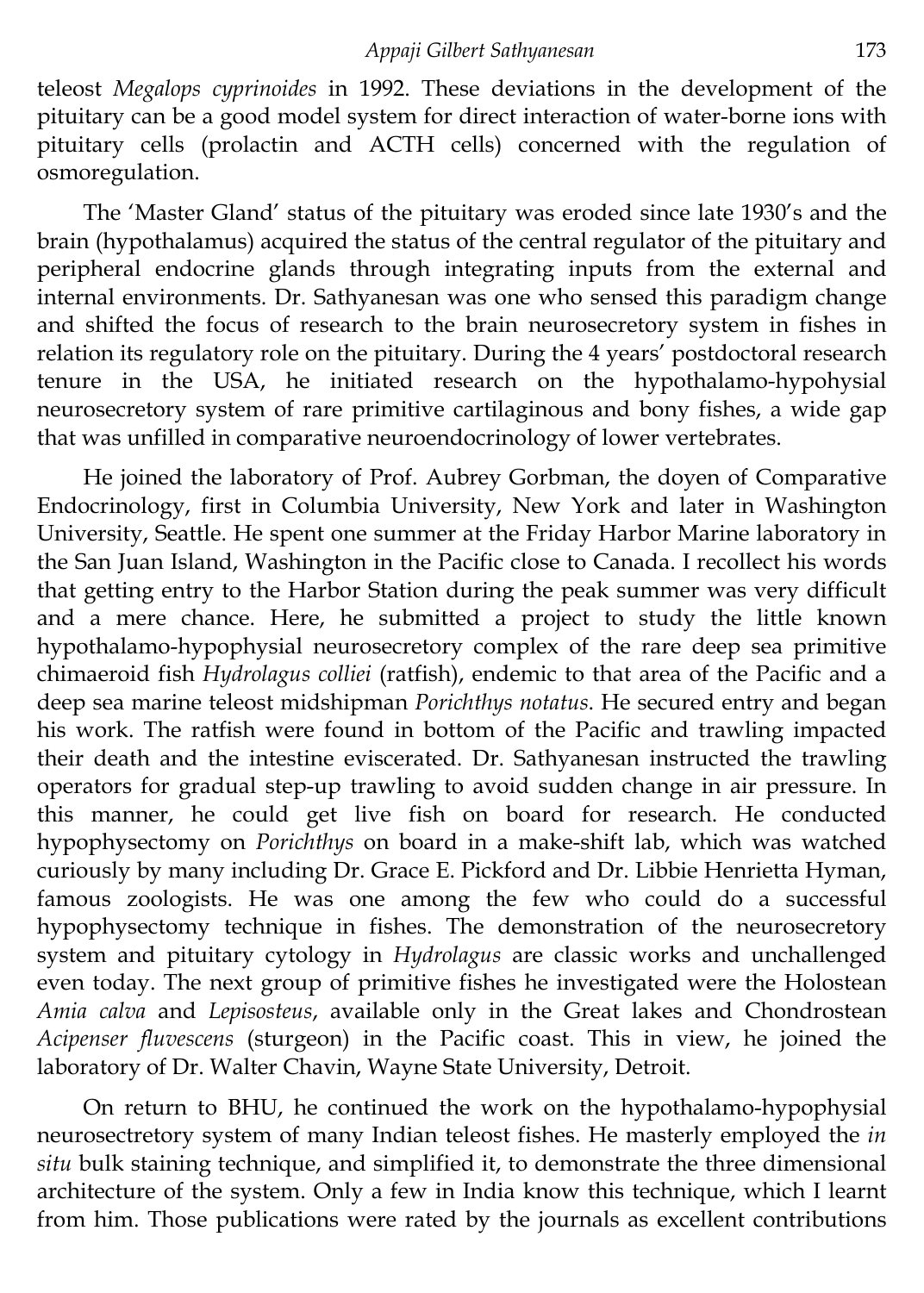#### 174 *Biographical Memoirs*

and formed a part of his D.Sc. thesis. He dealt with in detail on certain finite features of the neurosecretory neurons, such as the CSF-contacting nature, relationship between ependymal tanyctes. The regenerative properties of the neurons and their ability to form a new neurohypophysis-like organ were elegantly shown in goldfish, *Porichthys and Rita.* These studies have remained novel work even today.

 It has been widely believed that teleost fishes lack a conventional pituitary portal system like the tetrapod vertebrates and elasmobranchs and the function is taken over by direct innervation of the pituitary secretory cells. While investigating the neurosecretory system in teleosts, he came across capillary plexus reminiscent of primary capillary plexus of the median eminence of tetrapods and through elegant studies showed portal capillaries supplying the pituitary. He proposed that teleosts had tetrapod-like pituitary portal system along with the direct innervation of the gland. He had extensively studied the physiology of thyroid in fishes, especially on the heterotopic (ectopic) thyroids in mud eel and carps. He was one among the first to recognize the deleterious effects of water pollution and his later year research addressed the issue of environmental pollution and its toxic impact on fish life, reproduction and survival. He demonstrated the adverse impact of heavy metals, chemical fertilizers and pesticides on the endocrine and neuroendocrine physiology of fishes.

# **POST RETIREMENT ACTIVITY**

The experience in Annamalai University changed his philosophy of life, he wrote to me. "The university had an organization called Social Service League. Those students and teachers who were socially concerned took part in its activities. While in B.Sc. in 1946, I joined a small group of 10 activists who visited every holiday hutments of Harijans. They lived in grass huts in small groups in the midst of vast paddy fields and worked for their upper caste masters who were the owners of the land. When we were walking towards them, they shouted 'swamy bhaste' It was a caution that we were untouchables and avoid going to them. It gave me a shock of my life. We used to spend the entire day, instructing and demonstrating to them how to keep the environment clean, dispose wastes, importance of cleanliness and personal hygiene, baby care, and so on. They were made to understand, if water was boiled and drunk and the flies were kept away, 60% of diseases could be prevented. They were made to believe that God had created all equal and it was man who made the caste system to benefit them. In order to demonstrate them, their wells were treated with bleaching powder, made tea in their vessels and food was shared with them. Those underprivileged could teach a lesson that unless they put their fingers into the mud, the privileged cannot put their fingers into the rice bowls. Every holiday, the activists went to different hamlets and never failed to pass on the message that all were born equal. The great satisfaction was that things had improved a lot and still there was scope for improvement."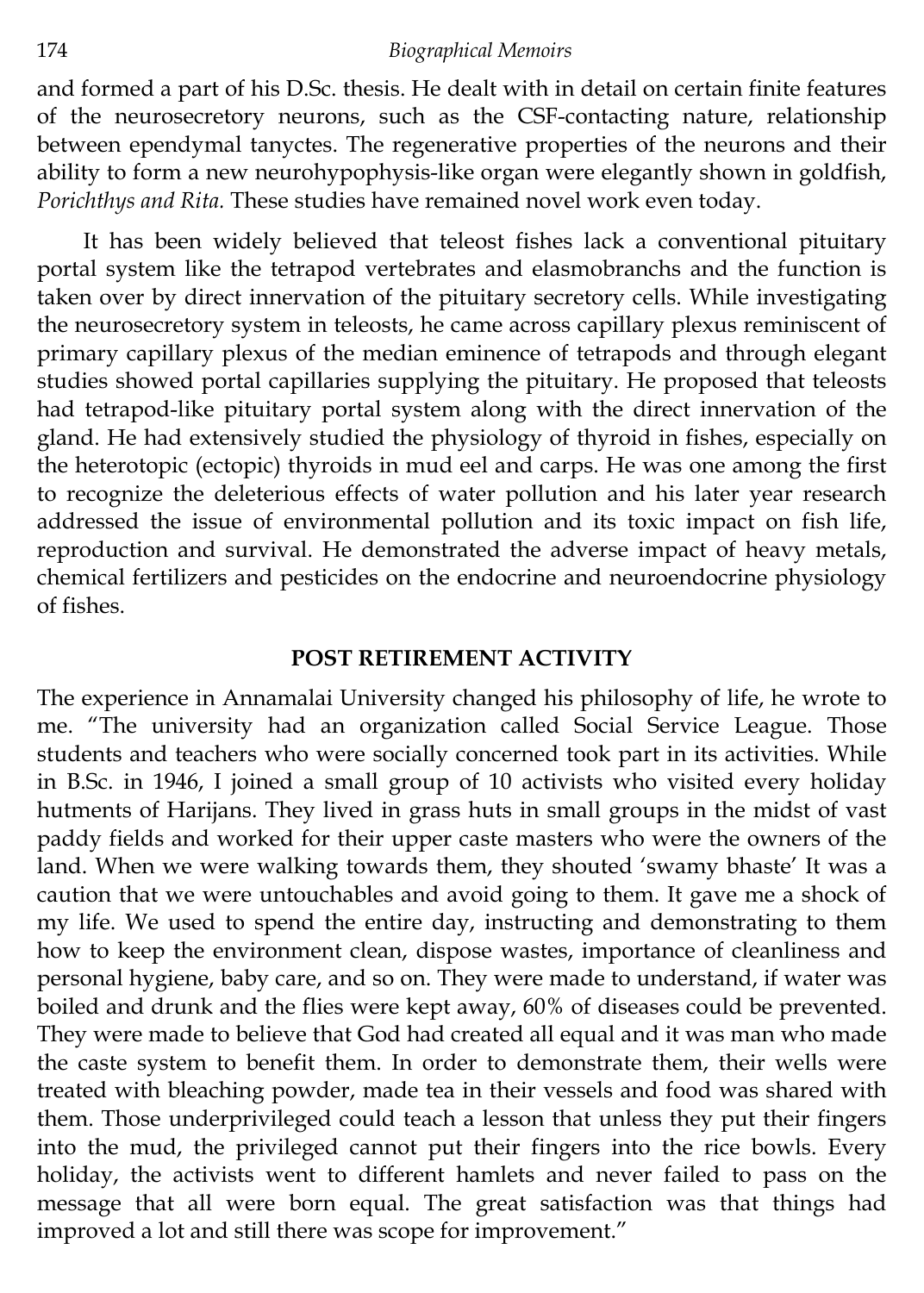#### *Appaji Gilbert Sathyanesan* 175

 This experience in mind, after retirement from the CSIR emeritus scientist tenure he settled down finally in Muttom, a beautiful fishing village 10km from Kannyiakumari with a view to serve the rural population. He started with awareness campaign about causes of diseases, basic medicare, cleanliness and hygiene, causes of pollution, importance of environment, growing trees, and so on. Habitual addicts were introduced to the addiction centre, many family disputes were solved. Awareness about the importance of biodiversity, environment pollution, global warming, ozone depletion, water conservation, growing trees and so on were brought about through audio-visual aids, meetings in villages, seminars in schools and colleges and writing in vernacular magazines and newspapers. Even after the death of his wife, he stayed in the village till 2008 when his health failed and could not live alone. At Muttom he had the misfortune to witness the devastating action of 'tsunami'. He was deeply involved in the rehabilitation work.

 Due to illness, he changed his residence to Nagercoil and stayed with his son's family. Here he regularly contributed articles to Tamil journals to create awareness among people on various subjects. With the support of Dr. RR Daniel, FNA and local academicians belonging to all disciplines, he founded a registered academic society called Kannyiakumari Academy of Arts and Science (KAAS) to encourage younger generation to initiate research and publish papers. This academy is functioning well to fulfill his dream.

#### **MY MEMORIES**

Those who had come in contact with Dr. Sathyanesan would agree wholeheartedly that he was a simple, self-disciplined, honest, kind and straight forward human being. We had experienced his warmth and affection abundantly. Unfortunately, he was mistaken for his uprightness and frankness! He was always ready to help and apologized when he was wrong or if one thought one's feeling was wounded. He was a strict disciplinarian, punctual and transparent all along. He hated procrastination and forgetfulness. He practised 'Shrmadhan' and respected manual labour. I remember an incident. In the laboratory, the storekeeper wanted to remove the top of an empty petrol drum to be used for keeping animal feed. The workshop assistant wanted to postpone the work that day due to lack of time. Dr. Sathyanesan appeared in the scene, took the iron cutting chisel and hammer from him and completed the work in 15 minutes. He had a beautiful garden without a gardener. He and his wife worked in it. He used spade and other implements very easily. Gardening was his hobby. He had not possessed a four wheeler though he had an international driving license. He used his bicycle throughout.

 He was a man of strong will power and determination. He did not like excuses and wanted the work to be completed then and there. He used to say that whenever he went against his conscience he wouldn't get sleep. This forced him to put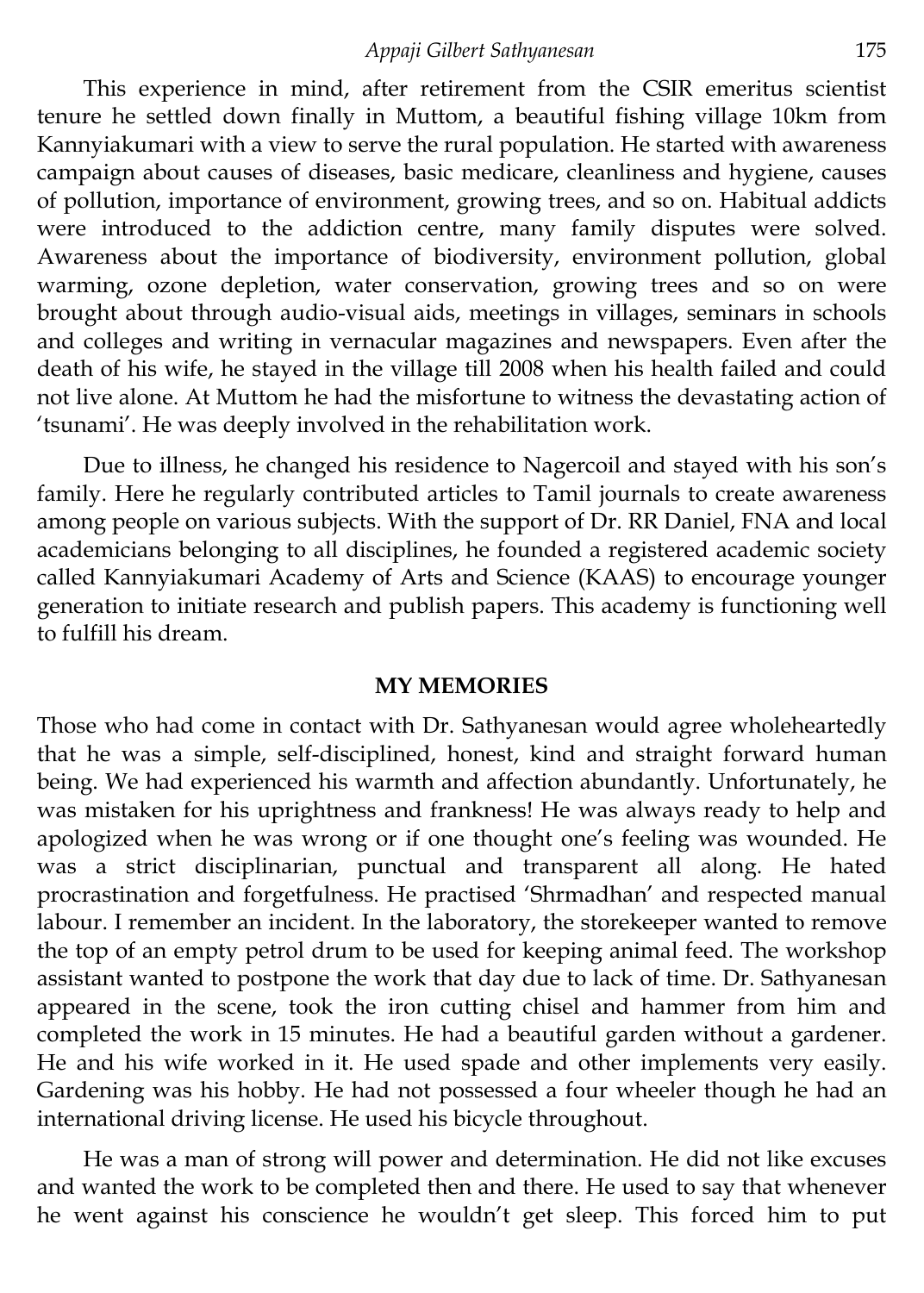#### 176 *Biographical Memoirs*

dissenting note in meetings and selection committees. He had to pay for all these later. But truth prevailed finally. He maintained very cordial relationship with his subordinates and gave priority to solve their problems and certain cases he took himself to the authorities for redresses. The lower grade employees liked him so much. As an example, during the Class IV employees strike in the Institute of Medical Science when Dr. Sathyanesan started cleaning the animal house, they never allowed him to do that, instead they cleaned breaking the strike. When he came to BHU campus after retirement, he stayed with us and we witnessed a stream of visitors, his old colleagues and other employees meeting him and inviting him to his home.

 He was an upright man and stood for truth and justice. When he was Professor in Department of Zoology and its Head, he was given charge of the B.Sc. admission work. He found many fake certificates produced by applicants. Not only the admission was denied to such applicants, but also he inquired into the source of such certificates and threatened the concerned authorities with criminal action. He was threatened by student leaders and goons but did not budge to them even an inch and confronted them, 'if you shoot me I will become a martyr'. Even today we remember this incident and the admissions were freed from the menace of fake documents for all time.

 To us, he was a source of inspiration to work more like him and earn recognitions through hard work. He used to say, "there is no short cut in research, it is like 'tapasya'". He could be pleased only by hard work. Otherwise one had to face the fury which he displayed abundantly. Nothing could please him but beautiful slide preparations. On seeing them he would smile and explain what they revealed and the implications. We used to say he had eyes like a powerful camera that captured any unusual things that would be the theme of a paper. He was consulted by many doctors and teachers for his opinion on certain histopathological samples.

 All his students have become professors and scientists in various institutions of fame in the country. Some of them have retired. We have tried to keep up his academic legacy to the best of our efforts and pass on the baton to the next generation of students who are also now professors and scientists in India and abroad. The fatherly affection was there when he invited us every year without any break for a Christmas treat!

#### **LAST DAYS**

Dr. Sathyanesan survived three heart attacks of which two were major, through his disciplined life and regular exercises. He had undergone cataract operations for the eye problem. Lately he suffered a paralytic attack which partially immobilized him. However, he recovered slowly and walked with the help of a walker for a while, but with his determination and will power, he could again walk on his feet. When I met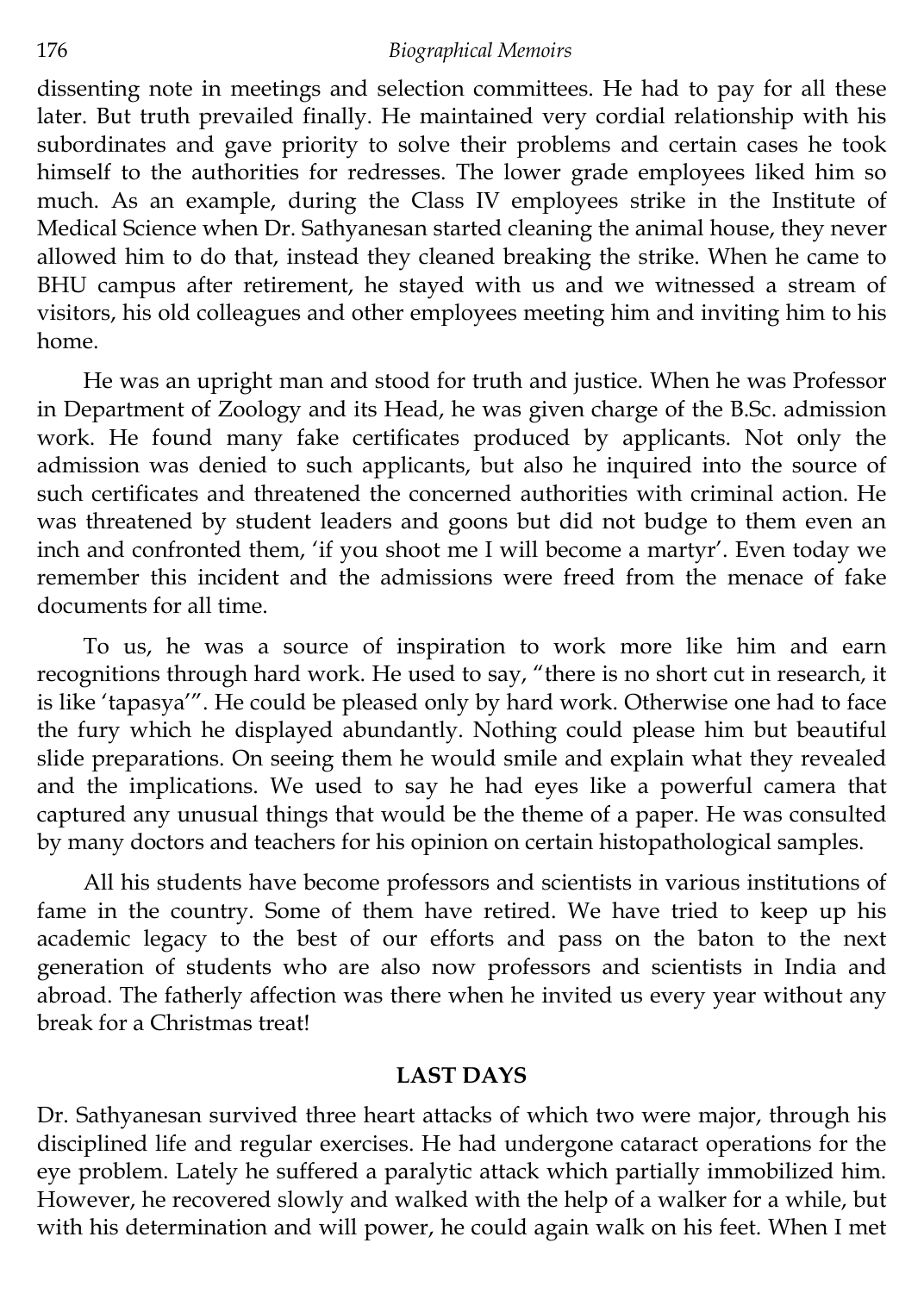*Appaji Gilbert Sathyanesan* 177

him the last at his son's house in Nagercoil, he was on foot and active as usual. We had lunch together and he saw me off! He was blessed with a beautiful handwriting but after the attack could not use his right hand for writing. As he told me later, he practised with his left hand for writing and could write legibly once again. Just before his death he had undergone a surgery for the hernia problem. He could recover the surgical trauma but by then the heart was weak and finally succumbed to the fate in the early morning of 5 August 2013. Even in adversities, his fighting spirit did not let him down!

# **ACKNOWLEDGEMENTS**

I express my gratitude to Prof. DM Banerjee, INSA for inviting me to write this memoir of my mentor and revered teacher Dr. AG Sathyanesan, MA, M.Sc., Ph.D., D.Sc., Fellow of the INSA and former Professor and Head, Centre of Advanced Study, Department of Zoology, Banaras Hindu University. He had also provided materials for this write up. I record my deep appreciation and thanks to Prof. SK Saidapur, FNA for his involvement in deciding the assignment to me. I have had 37 years of long association with my mentor which itself had given me the needed inputs, through conversation during the research days, family meetings and letters. I felt myself lost and shocked when I received the telephonic call from his son Mr. Arun Prakash Sathyanesan on 5 August 2013 morning that his beloved father was no more. I acknowledge Mr. Arun's help in having the photograph and some valuable inputs about his father's last days.

> Professor KP JOY, FNA Formerly Head of Department & Coordinator Centre of Advanced Study Department of Zoology Banaras Hindu University Varanasi-221005 *Email:* kpjoybhu@gmail.com

#### **BIBLIOGRAPHY**

- 1956 Presence of extra-regional oocytes in the Indian carp *Cirrhina reba* (Ham.) *Sci and Culture* **22:**  341-342.
- 1957 Parasitism in relation to the pituitary of *Ophicephalus punctatus* and *Barbus stigma*. *Nature* London **980:** 98-99.
- The occurrence of oocyte in adult testis of the fish *Barbus stigma* (Cuv. & Val.) *Sci and Culture* **23:** 203-204.
- 1958 Studies on the morphology and seasonal histological changes in the pituitary gland of the freshwater teleost *Cirrhina reba* (Ham.). *Indian J Vet Sci and Anim Husband* **28:** 13-20.
- Seasonal cycle in the gonads of *Cirrhina reba* (Ham.) *Indian J Vet Sci and Anim Husband* **29:** 27- 36.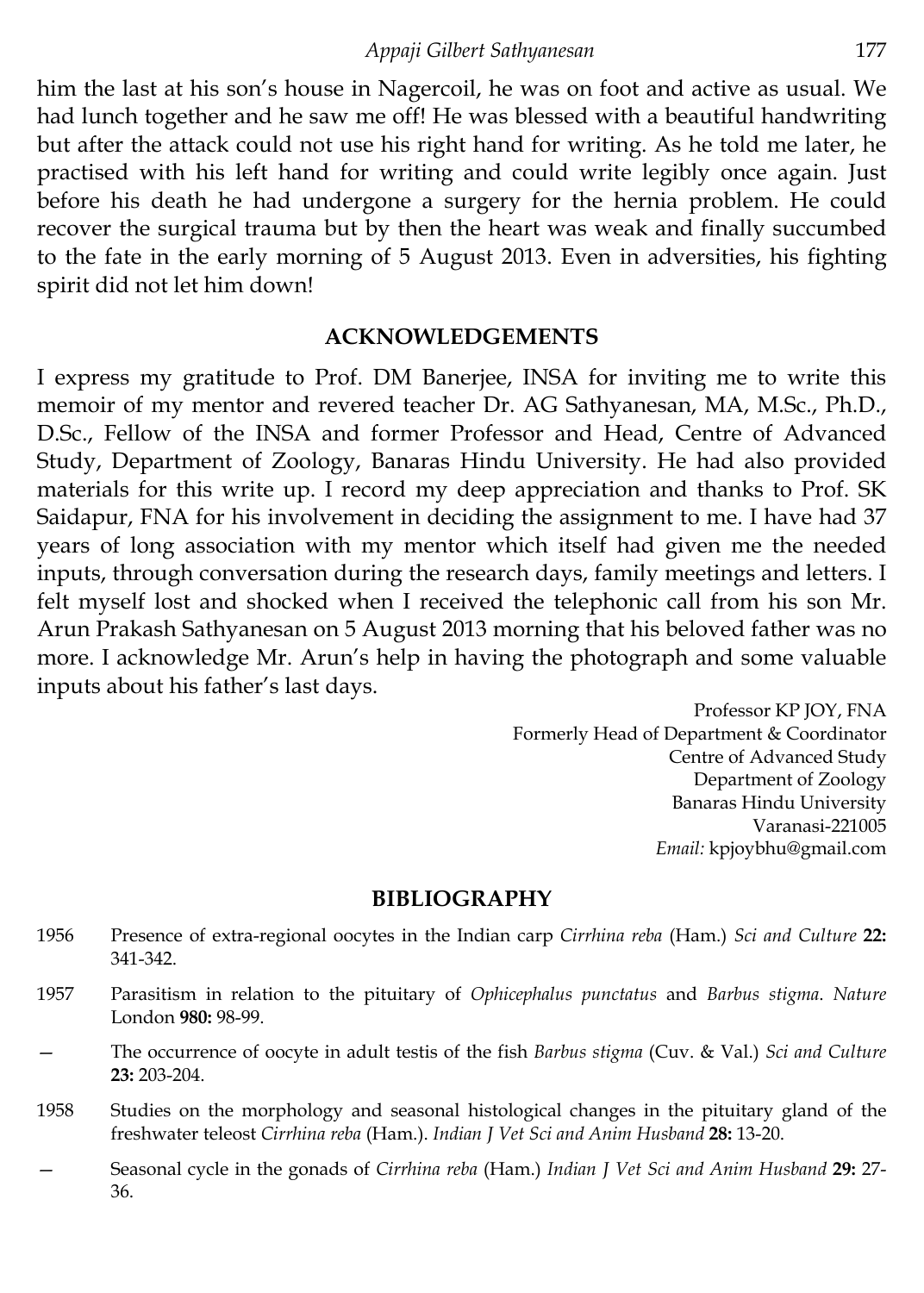| 178  | <b>Biographical Memoirs</b>                                                                                                                                                                    |
|------|------------------------------------------------------------------------------------------------------------------------------------------------------------------------------------------------|
| 1959 | Maturity and spawning in Cirrhina reba (Ham.) as determined by ova-diameter measurements.<br>Indian J Vet Sci Anim Husband 29: 137-145.                                                        |
|      | The probable origin of the so-called yolk mucleus in the oocytes of Barbus stigma (Cuv. & Val.)<br>and Mystus seenghala (Sykes). Naturwissnschaften 46: 92-93.                                 |
|      | Extravasation of blood-cells in and around the pituitary of the teleost Chela bacaila (Ham.).<br>Naturwissenschaften 46: 176-177.                                                              |
|      | On the structural and functional differences between the anterior and posterior testis in the<br>catfish. Mystus seenghala (Skyes). Curr Sci 28: 247-248.                                      |
|      | Seasonal morphological changes in the testis on the catfish Mystus seenghala (Sykes). J Zool Soc<br>India 11: 52-59.                                                                           |
| 1960 | On the occurrence of burst atretic follicles in the teleost Mystus seenghala (Sykes).<br>Naturwissenschaften 47: 310-311.                                                                      |
|      | The occurrence of hypophysical cavity in the pituitary of the teleost, Pangasius pangasius<br>(Ham.). Sci and Culture 25: 693-694.                                                             |
|      | Correlative cyclical changes in the pituitary and gonads of Mystus seenghala (Sykes) and Barbus<br>stigma (Cuv. & Val.). J Zool Soc India 12: 175-190.                                         |
| 1961 | Occassional occurrence of enuroseretory cells in the pituitary of teleost. Sci and Culture 27: 46-<br>47.                                                                                      |
|      | A comparative study of pituitary of some freshwater teleosts. Rec Indian Museum 59: 305-319.                                                                                                   |
|      | A histological study of the ovular atresia in the catfish Mystus seenghala (Sykes) Rec Indian<br>Museum 59: 75-84.                                                                             |
|      | Spawning periodicities as revealed by the seasonal histological changes if the gonads in Barbus<br>stigma (Cuv. & Val.). Proc Zool Soc 14: 15-26.                                              |
|      | (With RAMAMURTHY PS) On the ligamentous vestiges of the ductus Botalli and the left aorta<br>in some Indian birds. J Zool Soc India 13: 170-173.                                               |
|      | (With SINGH TP) An instance of hermaphroditism in the catfish. Mystus vittatus (Bl). Curr Sci<br>30: 302-303.                                                                                  |
| 1962 | The ovarian cycle in the catfish Mystus seenghala (Sykes). Proc National Inst Sci India 28: 497-506.                                                                                           |
|      | (With PRASAD M) Heterotopic thyroid follicles in the teleost Barbus conchonius (Ham.).<br>Naturwissenschaften 49: 166-167.                                                                     |
|      | (With CHARY CS) Thyroid follicle in the anterior kidney of the clupeiod fish Engraulis telara<br>(Ham.). Sci and Culture 28: 81-82.                                                            |
|      | (With SINGH TP) Some observations on the seasonal changes in the periodic acid Schiff<br>positive cells in the pituitary of the catfish Mystus vittatus (Bloch). J Zoo. Soc India 14: 165-169. |
|      | (With SINGH TP) On the basophilic tumour in the pituitary of the freshwater teleost, Mystus<br>seenghala (Sykes). Sci and Culture 28: 432-433.                                                 |
|      | (With SINGH TP) On the abnormal dorsal fin of the teleost Labeo calbasu (Ham.). Sci and<br>Culture 28: 588-589.                                                                                |
|      | (With SINGH TP) The urinogenital and related papilla in Mystus seenghala (Sykes). J Sci Res<br>Banaras Hindu University 12: 272-274.                                                           |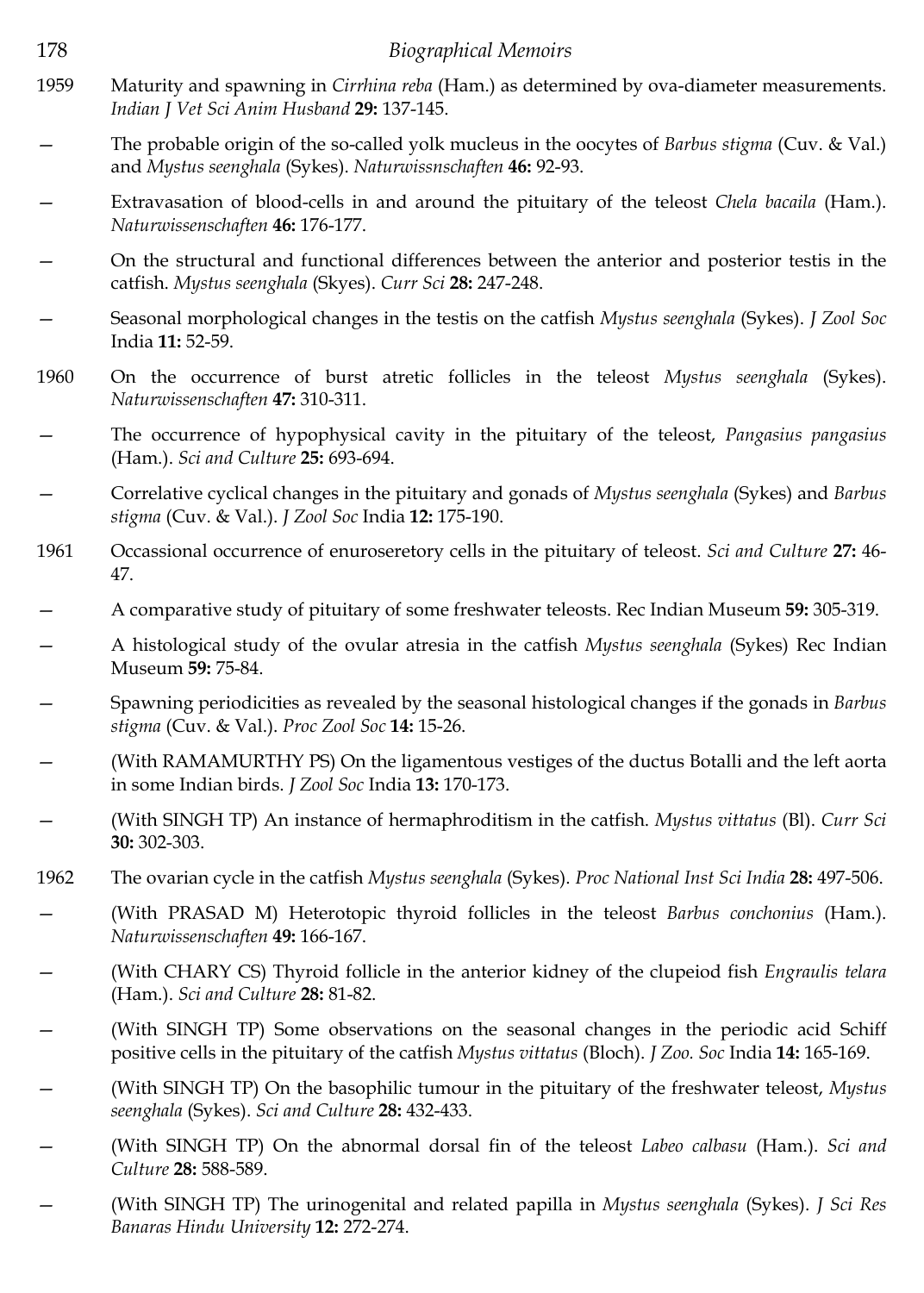- 1962 (With SINGH TP) On the anterior and posterior twinning in some birds, *Proc Second All India Congr Zool* **Pt 2:** 131-134.
- (With SINGH TP) A comparative study of the pituitary of some freshwater fishes with special reference to their histocytology. *Proc Zool Soc* **15:** 171-183.
- The ova-diameter measurements in relation to spawning of *Barbus stigma* (Cuv. & Val.) in the river Ganges at Banaras. Indian *J Fisheries* **9:** 197-204.
- Telecostean pituitary and correlative seasonal changes with the gonads. *Proc. First Summer School of Zool* Simla India 231-240.
- 1963 Functional renal thyroid follicles in wild specimens of the freshwater teleost *Barbus stigma*  (Cuv. & Val.). *Z Zellforsch* **59:** 530-534.
- Histological changes in the pituitary and their correlation with the gonadal cycle in some teleosts. *La Cellule* **63:** 283-291.
- On the structural peculiarities of the pituitary in some clupeoid fishes with a note on their probable evolutionary significance. *Anat Rec* **146:** 19-115.
- (With SINGH TP) On the cellular differentiation of the coronet cells in the saccus vasculosus of the freshwater catfish *Callichrous pabba* (Ham.). *Sci and Culture* **29:** 254-255.
- On the functional thyroid tumour in the kidney of the freshwater telceost *Barbus stigma* (Cuv. & Val.) observed in its natural habitat. *Sci and Culture* **29:** 90-91.
- 1964 (With SINGH TP) Studies on the structure of the saccus vasculosus in some freshwater fishes. *Proc Zool Soc*. **17:** 169-175.
- 1965 The reorganization of the hypophysial stalk following hypophysectomy in the teleost *Porichthys notatus*. *Z Zellforsch* **67:** 734-739.
- The hypophysis and hypothalamo-hypophysial system in the chimaeroid fish *Hydrolagus colliei* (Lay and Bennett) with a note on their vascularization. *J Morph* **116:** 413-450.
- Hypothalamo-neurohypophysial system in the normal and hypophysectomized teleost *Porichthys notatus* (Girard) and its response to continuous light. *J Morph* **117:** 25-48.
- Regeneration and unusual extensive growth of the neurohypophysis and neurosecretory axons in the partly or completely hypophysectomized goldfish. *Experientia* **21:** 398-401.
- (With GORBMAN A) Typical and atypical regeneration and overgrowth of hypothalamohypophysial neurosecretory tract after partial or complete hypophysectomy in the goldfish. *Gen Comp Endocrinol* **5:** 456-463.
- Effect of hypophysectomy and light on the subcommissural organ in some teleosts. *Neuroendocrinology* **1:** 178-183.
- 1965/66 The structure of the glomerular cystic tumor presents in the tropical freshwater catfish *Mystus vittatus* (Bloch). *Trans Amer Micros Soc* **85:** 53-57.
- Egg-laying of the chimaeroid fish *Hydrolagus colliei*. *Copeia* **1:** 132-134.
- Hypothalamic neurosecretory system in the normal and partly or completely hypophsectomised goldfish. *Am J Anat* **118:** 1-10.
- (With CHAVIN W) Effect of whole body irradiation on the preopticohypophyseal neurosecretory system and the hypophysis of the goldfish *Carassius auratus* L. *Radiation Res* **29:**  100-113.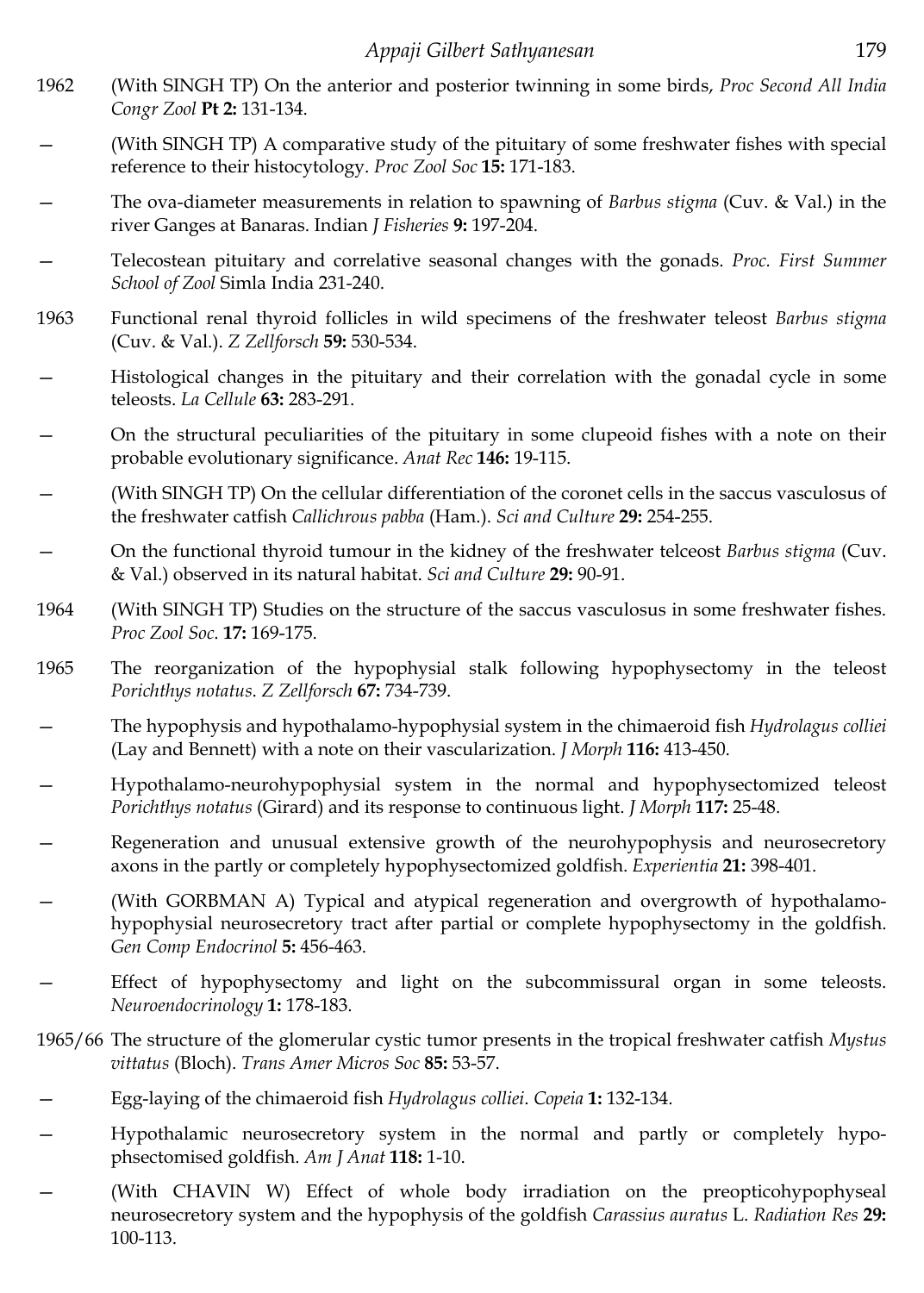| 180  | <b>Biographical Memoirs</b>                                                                                                                                                                                                                            |
|------|--------------------------------------------------------------------------------------------------------------------------------------------------------------------------------------------------------------------------------------------------------|
| 1966 | (With CHAVIN W) Effect of whole body irradiation on the adrenal of the goldfish Carassius<br>auratus L. Radiation Res 28: 352-364.                                                                                                                     |
| 1967 | (With CHAVIN W) Hypothalamo-hypophyseal neurosecretory system in the primitive<br>actionpterygian fishes (Holostei and Chondrostei). Acta anat 68: 284-299.                                                                                            |
|      | Changes in the hypothalamo-hypophysial neurosecretory system in some teleosts in relation<br>to hypophysectomy. Proc. Third Asia and Oceania Congr. Endocrinology. Manila, Philippines.<br>278-382.                                                    |
|      | (With SRIVASTAVA SS) Presence of functional renal thyroid follicles in the Indian mud eel<br>Amphipnous chchia (Ham). Naturwissenschaften 54: 146-147.                                                                                                 |
|      | Bio-medical Research. In Souvenir-Seminar on wound healing and tissue regeneration. Ins Med<br>Sci Banaras Hindu University pp 13-17.                                                                                                                  |
| 1968 | (With SINGH TP) Thyroid activity in relation to pituitary thyrotrophin level and their seasonal<br>changes under normal and varied photoperiods in the freshwater teleost Mystus vittatus<br>(Bloch). Acta Zool 69: 47-56.                             |
|      | Studies on the regeneration of the neurosecretory axons and neurohypophysis. Quart J Surg Sci<br>4: 185-196.                                                                                                                                           |
|      | Neurosecretory axonal pattern in the hypothalamus of some fishes. Proc Zirkumventrikulare<br>Organe under Liquor. Bricht uber Symp In Sch Reinhardsbrunn. Veb Guest Fis Verlag 13: 255-259.                                                            |
| 1969 | (With SRIVASTAVA SS) A comparative experimental study of the pharyngeal and ectopic<br>renal thyroid in the fresh water teleost Puntius sophore (Ham.) (Barbus stigma). Proc Symposium<br>on Comparative Endocrinology, Indian J. Zootomy 10: 161-171. |
|      | Pattern of preoptico-neurohypophysial complex in some Indian teleosts as revealed by bulk<br>staining procedures. Proc Symp Comp Endocrinol. Indian J. Zootomy 10: (Part II) 275-282.                                                                  |
|      | (With VIJAYAN E and UDUPA KN) Abnormal disposition of the hypophysial components<br>and the occurrence of follicular cysts in the pituitary of the palm squirrel Funambulus pennanti<br>(Wroughton). Z milkrosk-anat Forsch 80: 149-159.               |
|      | Stereometric structure of the hypothalamo-neurohypophysial complex in some Indian<br>catfishes. Neurorendocrinology 5: 10-23.                                                                                                                          |
|      | An in situ study of the preoptico-neurohypophysical complex of the freshwater teleost Clarias<br>batrachus (L). Z Zellforsch 98: 202-216.                                                                                                              |
|      | (With HAIDER S) Demonstration of post-hypophysectomy changes in the neurosecretory<br>system of a fish with in situ staining technique. Experientia 25: 1102-1103.                                                                                     |
|      | Hypothalamo-hypophyseal neurosecretory system of fishes under some experimental<br>conditions. Fifth Internat Symp Comparative Endocrinology. Gen Comp Endocrinol (Suppl) 2:<br>268-274.                                                               |
| 1970 | The nucleus lateralis tuberis of Clarias batrachus (L.) Zool Beitrage 16: 257-262.                                                                                                                                                                     |
|      | <i>In situ</i> changes in the hypothalamo-neurohypophysial complex in response to transection of<br>the neurosecretory tracts in some teleosts. Quart J. Surg Sc. 6: 173-183.                                                                          |
|      | The nucleus preopticus of the freshwater catfish Clarias batrachus (L.). Zool Beitrage 16: 247-255.                                                                                                                                                    |
|      | Common laboratory animals and their care. In: Methods of Surgical Research (Eds. KN Udupa<br>and LM Singh) pp 37-71.                                                                                                                                   |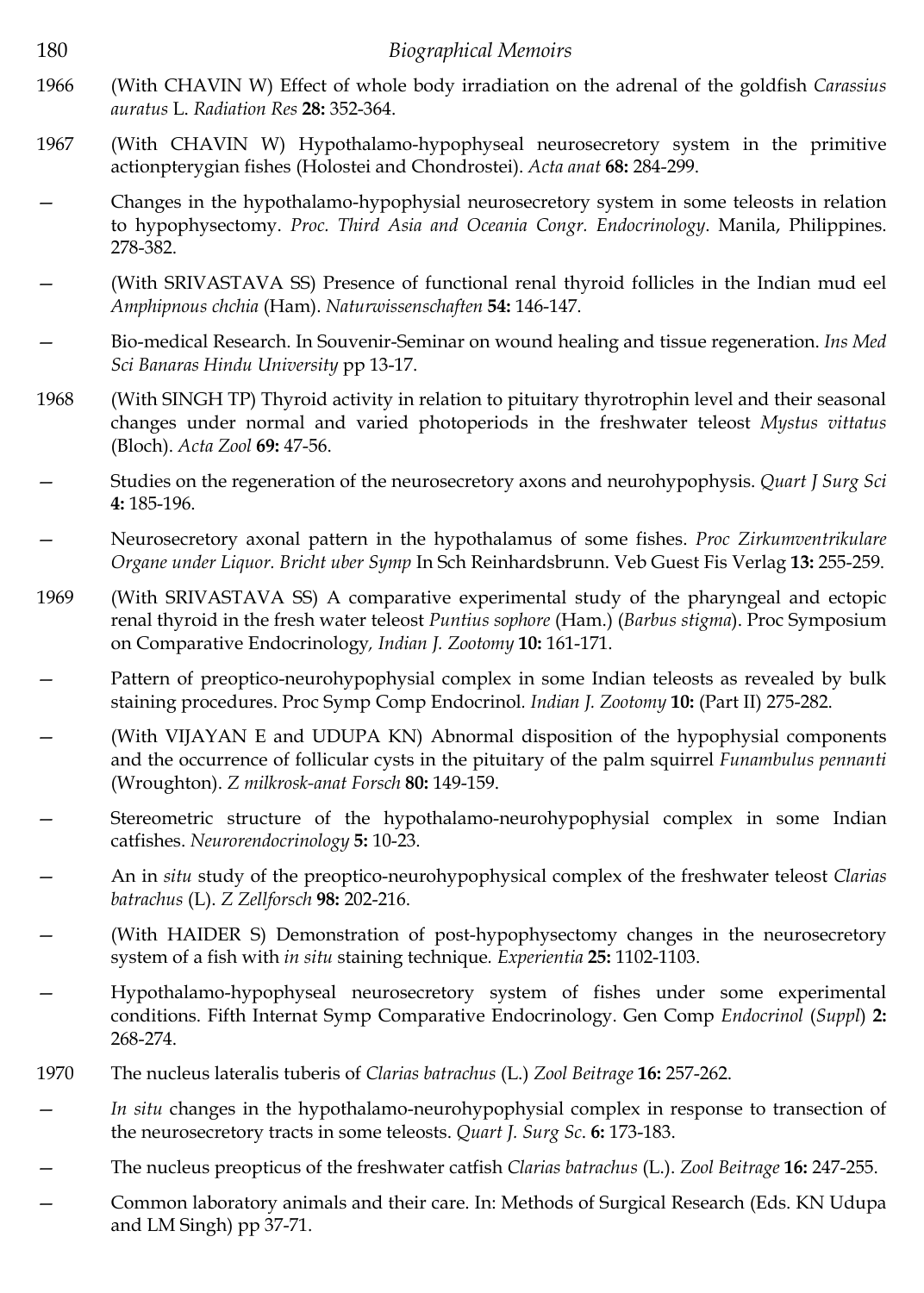- 1970 Some basic techniques in histology and histochemistry. In: Methods of Surgical Research (Eds. KN Udupa and LM Singh) pp 72-103.
- Some basic techniques in endocrine research. In: Methods of Surgical Research (Eds. KN Udupa and LM Singh) pp 294-324.
- (With HAIDER S) The architectural pattern and post-hypophysectomy changes of the neurosecretory system in the fresh water teleost *Rita rita* (Ham.). *Z mikrosk-anat Forsch* **82:** 492- 507.
- (With HAIDER S) Hypothalamo-neurohypophysical complex of the teleost, *Heteropneustes fossilis* (Bl), with some experimental evidence on the regeneration of the neurosecretory tract. *Indian J Exp Biol* **8:** 174-178.
- (With HAIDER S) Interrelationship between the secretory ependymal cells and the hypothalamo-neurohypophysial complex in a teleost. *Zool Beitrage* **16:** 73-81.
- (With VIJAYAN E and UDUPA KN) Changes in the hypothalamo-neurohypophysial system in response to fracture in Indian Palm Squirrel. *Endocrinol Exper* **4:** 45-50.
- (With VIJAYAN E) Neurosecretory system of the Indian Palm squirrel, *Funambulus pennanti*  (Wroughton). *Z mikrosk-anat Forsch* **81:** 454-472.
- 1971 (With SRIVASTAVA SS) Gonadal changes in response to radiothyroidectomy and thiourea treatment in *Mystus vittatus* (Bloch). *Anat Anz* **129:** 183-196.
- (With SRIVASTAVA SS) Studies on the histophysiology of the pharyngeal and heterotopic renal thyroid in the freshwater teleost *Puntius sophore* (Ham.). *Z mikrosk-anat Forsch* **83:** 145-165.
- (With SRIVASTAVA SS) Structure of thyroid in some teleosts having accessory respiratory organs. *Z mikrosk-anat Forsch* **83:** 237-245.
- (With SRIVASTAVA SS) Histophysiological studies on the pharyngeal and ectopic renal thyroid of the Indian mud eel *Amphipnous cuchia* (Ham.). *Endokrinologie* **57:** 260-269.
- (With SRIVASTAVA SS) A comparative study on the effects of thiourea and large doses of radioiodine on the thyroid and thyrotrophs of *Mystus vittatus* (Bloch). *Acta anat* **79:** 556-569.
- Hypothalamo-hypophysial vascularization and its relationship with the neurosecretory system in the catfish *Clarias batrachus* (L.). *Zool Beitrage* **17:** 1-11.
- Structure of the neurohypophysis of *Clarias batrachus* (L.) with a note on the tetrapod-like characteristics of its hypothalamo-hypophysial vascularization. *Z mikrosk-anat Forch* **84:** 37-51.
- Hormones and nervous system. *Science Reporter* **8:** 575-578.
- Structure of the hypothalamus of the freshwater teleost *Clarias batrachus* (L.). *Z mikrosk-arat Forsch* **84:** 429-448.
- (With HAIDER S) Structure of the neurohypophysis in an Indian freshwater catfish *Rita rita* (Ham.) with special reference to the pituicytes and ependymal elements. *Ana. Anz* **128:** 481- 488.
- (With HAIDER S) Tetrapod-like features of the hypothalamo-hypophysial vascularization in the air-breathing teleost, *Heteropneustes fossilis* (Bl). *Gen Comp Endocrinol* **17:** 360-370.
- (With HAIDER S) Presence of hypothalamo-hypophysial portal system in the teleost *Heteropneustes fossilis* (Bl). *Experientia* **27:** 462.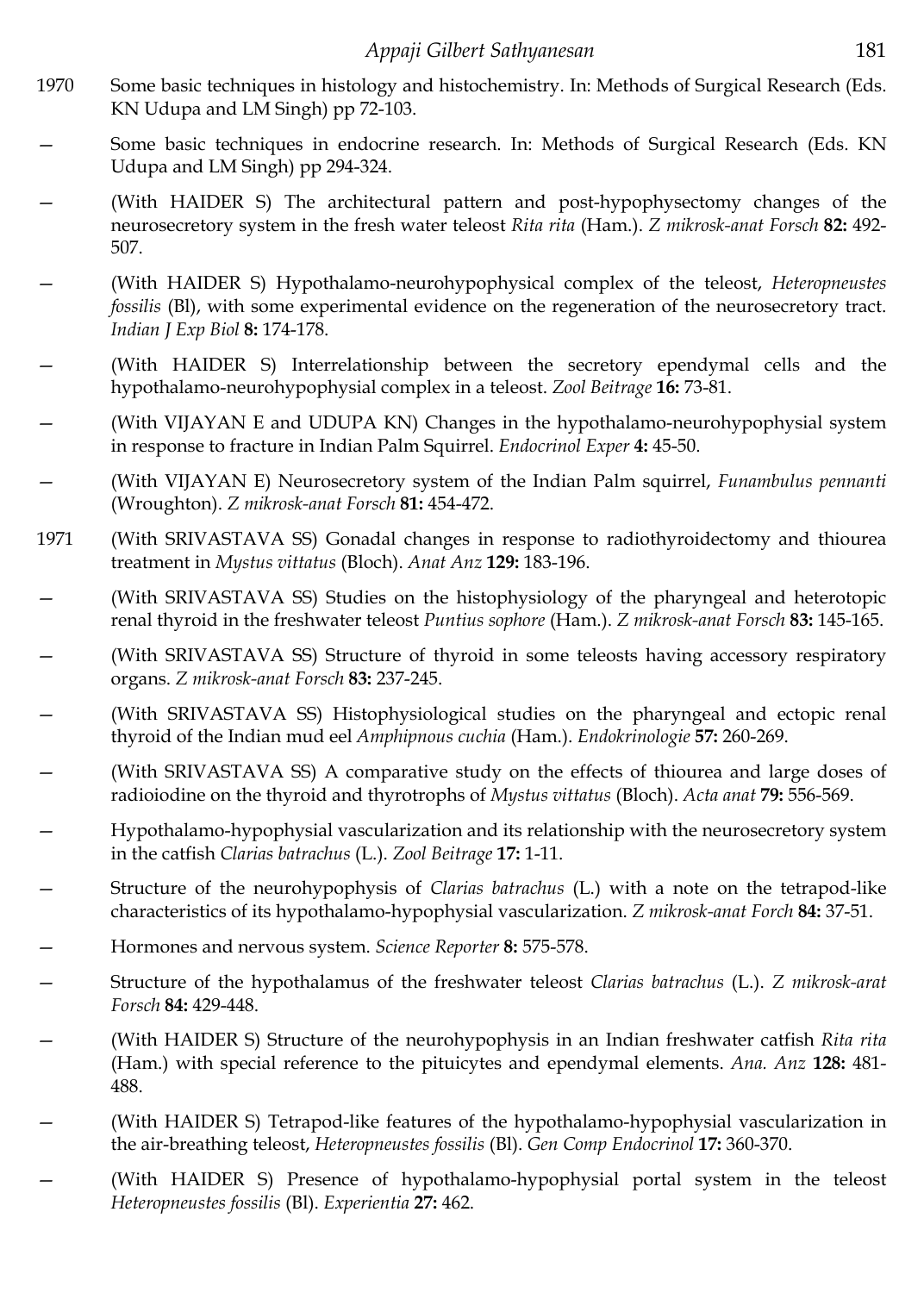| 182  | <b>Biographical Memoirs</b>                                                                                                                                                                              |
|------|----------------------------------------------------------------------------------------------------------------------------------------------------------------------------------------------------------|
| 1971 | (With HAIDER S) Radioiodine induced thyroid tumour in the Indian freshwater catfish<br>Mystus vittatus (Bloch). Curr Sci 39: 350-351.                                                                    |
|      | (With VIJAYAN E) In situ observations on the structure of neurosecretory system in the Indian<br>Palm squirrel Funambulus pennanti (Wroughton). Neuroendocrinology 7: 337-347.                           |
|      | (With VIJAYAN E) On the occurrence of ectopic thyroid in the normal and experimental<br>Indian Palm squirrel Funambulus pennanti (Wroughton). Strahlentherapie 141: 485-490.                             |
|      | (With VIJAYAN E) Effect of varied doses of X-irradiation on the thyroid histopathology of the<br>Indian Palm squirrel Funambulus pennanti (Wroughtom). Strahlentherapie 141: 235-243.                    |
|      | (With VIJAYAN E) Seasonal changes in the thyroid gland of the palm squirrel <i>Funambulus</i><br>pennanti (Wroughton) with a note on the occurrence of parasites. Endokrinologie 58: 27-36.              |
|      | (With VIJAYAN E) Hypophysiological changes in the thyroid gland of the Indian Palm<br>squirrel Funambulus pennanti (Wroughton). in response to varied doses of radioiodine.<br>Endokrinologie 58: 37-54. |
|      | (With HAIDER S) Hypothalamo-neurohypophysial complex of the teleost Macrognathus<br>aculeatus (Bl.). Acta Zool 52: 235-239.                                                                              |
|      | (With HAIDER S) Comparative study of the hypothalamo-neurohypophysial complex in some<br>Indian freshwater teleosts. Acta anat 81: 202-224.                                                              |
| 1972 | (With HAIDER S) The nucleus lateralis tuberis of the fresh water teleost Heteropneustes fossilis<br>(Bl.). Acta anat. 82: 75-84.                                                                         |
|      | (With HAIDER S) An in situ study of the hypothalamic neurosecretory system of the<br>freshwater catfish Ailia coilia (Ham.). Acta Zool 53: 23-23.                                                        |
|      | Structural relationship between the neuron secretory system and the third ventricle, with a<br>note on their vasularization in a teleost. Proc Zoo. Soc Calcutta 25: 109-115.                            |
|      | Hypothalamo-hypophysial vascularization in a teleost fish with special reference to its<br>tetrapodan features. Acta anat 81: 349-366.                                                                   |
|      | Occurrence of multinuclear oocytes in a teleost fish. Curr Sci 41: 780-781.                                                                                                                              |
| 1973 | (With HAIDER S) An instance of abnormal disposition of pituitary components in the teleost<br>Puntius sophore (Ham.). Anat Anz 133: 68-72.                                                               |
|      | (With HAIDER S and SRIVASTAVA SS) Hypothalamic-neurosecretory system of the teleost<br>Puntius sophore (Ham.). Anat Anz 133: 59-67.                                                                      |
|      | (SRIVASTAVA SS) Occurrence of spontaneous glomerular cystic tumours in the Indian mud<br>cel Amphipnous cuchia (Ham.). Zool Anz 190: 27-34.                                                              |
|      | Hypothalomo-hypophysial neurosecretory system of the freshwater teleost Catla catla (Ham.).<br>Zool Beitrage 19: 163-178.                                                                                |
|      | (With HAIDER S) Histophysiological studies on the adrenocorticotropic and pars intermedia<br>cells of the teleost Rita rita (Ham.). Endokrinologie 62: 1-9.                                              |
|      | (With HAIDER S) Autoradiographic localization of triiodothyronine sensitive area in the<br>lateral hypothalamic region of a teleost fish. Curr Sci 42: 204-205.                                          |
|      | (With HAIDER S) Changes in the neurosecretory system of the freshwater teleost <i>Esomus</i><br>danrica (Ham.) in response to irradiation and thiourea treatment. Strahlentherapie 145: 436-442.         |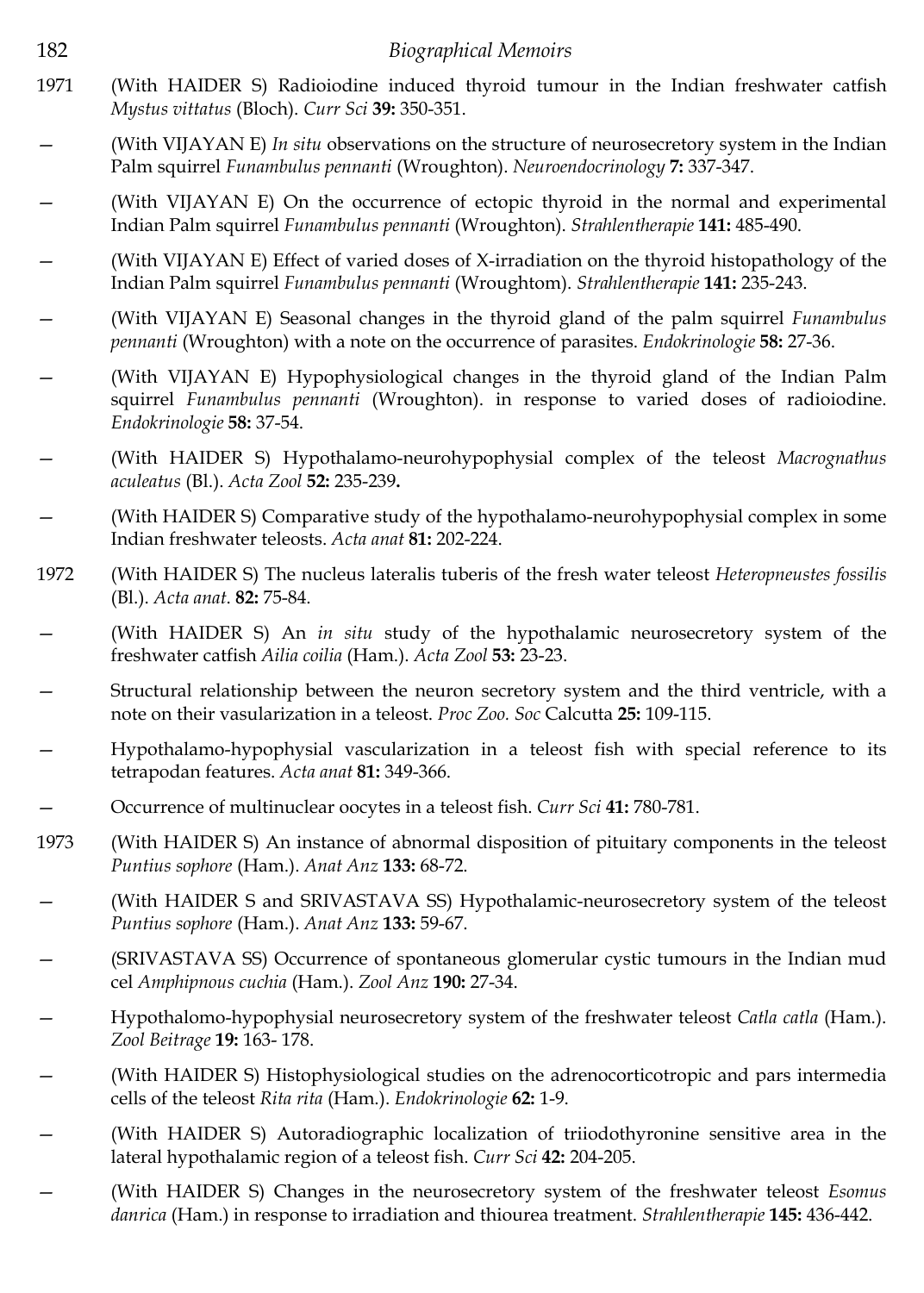- 1973 (With HAIDER S) Osmotic stress induced histochemical changes in the ependyma and the preoptic neurons of the teleost fish *Rita rita* (Ham.) with a note on the perivertricular vascularization. *Z mikrosk-anat Forsch* **82:** 549-560.
- (With JOSE TM) Structure of the preoptico-neurohypophysial complex of the teleost *Nangra punctata* (Day). *Anat Anz* **134:** 230-238.
- Hypothalamic control of pituitary. *Bull Inst Medical Sci* Banaras Hindu University 59-64.
- (With HAIDER S) On some interesting features of the hypothalamo-hypophysial vascularization in the lizard *Hemidactylus flaciviridis. Experientia* **29:** 1424-1425.
- 1974 (With HAIDER S) Hypothalamo-hypophysial neurosecretory and portal system of the Indian wall lizard *Hemidactylus flaciviridis. Acta anat* **88:** 502-219.
- (With HAIDER S) Hypothalamic control of pituitary function in the teleost fishes. *Proc Fifth Asia anat* **88:** 502-519.
- Heterotropic thyroid function in some teleost fishes. *Quart J Surg Sci* **10:** 214-221.
- 1975 (With JOSE TM) Hypothalamo-hypophysial vascular and neurosecretory link in the teleost *Bagarius bagarius* (Ham.). *Acta anat* **93:** 387-398.
- (With HAIDER S) Antagonistic response of chlorpromazine and formalin effecting quantitatative changes in the neurosecretory material in the teleost *Clarias batrachus* (L.). *Acta anat* **92:** 630-637.
- (With HAIDER S) Alcohol inhibition of formalin induced depletion of neurosecretory material in the teleost *Clarias batrachus* (L.). *Endokrinologie* **65:** 313-319.
- (With DAS RC) Relationship between the preoptico-hypophysial system and the vascular system in the teleost *Rita rita* (Ham.). *J Neur Transm* **37:** 33-42.
- (With HAIDER S) On the similarity between the corticotrophs and pars intermedia cells in a teleost fish *Clarias batrachus. Experientia* **31:** 423-424.
- (With DAS RC) Pituitary cytology of the chimaeroid fish *Hydrolagus colliei* (Lay and Bennett). *Z mikrosk-anat Forsch* **89:** 715-726.
- (With JOSE TM) Structure of the neurohypophysis and the hypothalamo-hypophysial vascularisation in the teleost *Channa punctatus* (Bloch). *Z mikrosk-anat Forsch* **89:** 824-838.
- (With JOSE TM) Hormones in sex determination and sexual behaviour. *Science Reporter* **13:**  107-109.
- 1976 (With JOY KP) Monoamine oxidase localization in the ependyma and infundibular recess in the catfish *Clarias batrachus* and its probable significance. *Experientia* **23:** 943-944.
- (With JOY KP) Distribution of monoamine oxidase (MAO) in relation to the hypothalamohypophysial system of the teleost *Clarias batrachus* (L.). *J Neur Transm* **39:** 47-61.
- (With JOY KP) An instance of hermaphroditism in the teleost *Clarias batrachus* (L.). *Zool Jb Anat* **97:** 40-44.
- (With JOSHI BN) Presence of functional renal thyroid in the teleost *Cirrhinus mrigala* (Ham.) *Indian J Exp Biol* **14:** 700-701.
- (With KULKARNI RS) Occurrence of functional thyroid follicle in the pronephric head kidney of the carp *Labeo rohita* (Ham.). *Indian J Zool* **6:** 16-19.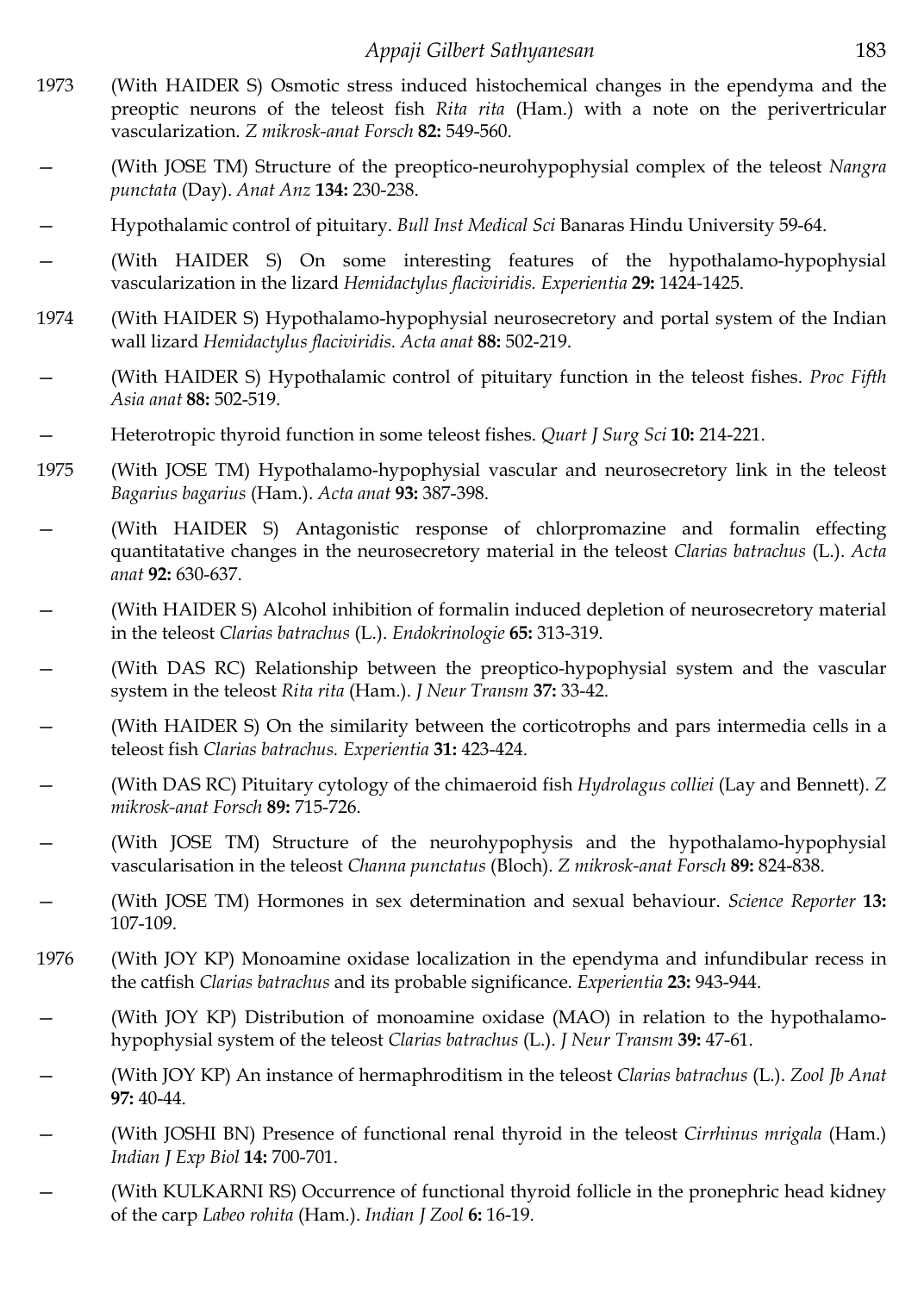| 184  | <b>Biographical Memoirs</b>                                                                                                                                                                                                                     |
|------|-------------------------------------------------------------------------------------------------------------------------------------------------------------------------------------------------------------------------------------------------|
| 1976 | (With JOY KP) Ammonium sulphate as a thyroid inhibitor in the freshwater teleost Clarias<br>batrachus (L.). Curr Sci 46: 671-672.                                                                                                               |
|      | (With JOSE TM) Pituitary cytology of the Indian carp Labeo rohita (Ham.). Anat Anz 142:<br>401-423.                                                                                                                                             |
|      | (With JOSE TM) Hypothalamo-hypophysial neurosecretory and vascular system of the teleost<br>Labeo rohita (Ham.) Anat Anz 142: 424-434.                                                                                                          |
| 1978 | (With KULKARNI RS) Cytochemical and histoenzymological studies on the adrenal of the<br>teleost, Puntius sophore (Ham.). Z mikroskanat Forsch 92: 529-540.                                                                                      |
|      | (With JOY KP) A micromorphological and histoenzymological study of the third ventricular<br>ependyma of the teleost Clarias batrachus (L.). Z mikrosk-anat Forsch 92: 700-722.                                                                  |
|      | (With JOY KP and KULKARNI RS) Endocrine changes in response to pollutants. Proc Intern<br>Symp On stress in Health and Disease, Varanasi. Quart J Surg Sci 14: (pt II) 67-77.                                                                   |
|      | (With DAS RC) Hypothalamo-hypophysial vascularization of the teleost Puntius sophore<br>(Ham.) with special reference to its tetrapodan features. Anat Anz 143: 110-119.                                                                        |
|      | (With JOY KP) An enzymecytochemical study on the adrenal of the freahwater teleost Clarias<br>batrachus (L.). Morph Jahrb, Leipzig 124: 607-618.                                                                                                |
|      | (With JOY KP) Micromorphology and the angioarchitecture of the hypothalamo-<br>neurohypophysial neurosecretory complex of the teleost Cirrhinus mrigala (Ham.). Arch Ital<br>Embriol 83: 197-206.                                               |
| 1979 | (With JOSHI BN) Adrenal histochemistry and histoenzymology of the teleost Channa punctatus<br>(Bloch). Moni Zool Ital 13: 77-82.                                                                                                                |
|      | (With JOY KP) Functional cytology of the pituitary gland of the teleost Clarias batrachus (L.).<br>Endokrinologie 73: 82-90.                                                                                                                    |
|      | (With JOY KP) A histoenzymological study of the saccus vasculosus of the freshwater teleost<br>Clarias batrachus (L.). Z mikrosk-anat Forch 93: 297-304.                                                                                        |
|      | (With HAIDER S, JOSHI BN and KULKARNI RS) Adernal histochemistry of the Indian palm<br>squirrel Funnambulus pennant (Wroughton) with a note on its angioarchitecture. Zool Jb Ana.<br>102: 129-141.                                             |
|      | (With JOSHI BN) A histochemical study of the adrenal homologue of the freshwater catfish<br>Rita rita (Ham.). J Exp Biol 17: 1044-1048.                                                                                                         |
|      | (With KULKARNI RS) Adrenal histochemisry of the freshwater leleost Labeo rohita (Ham.).<br>Arch Ital Anat Embriol 84: 171-181.                                                                                                                  |
|      | (With JOSHI BN) A histochemical study on the adrenal steroidogenic cells of the freshwater<br>teleost Channa punctatus (Bloch.) following hydrocortisone acetate administration and<br>hypophysectomy. Proc Indian Nat Sci Acad B. 45: 462-468. |
| 1980 | (With JOSE TM) Pituitary cytology of the freshwater teleost Anabas testudineus (Bloch). Z<br>mikrosk-anat Forch 93: 123-132.                                                                                                                    |
|      | (With JOSHI BN) Annual cyclical changes in the monamine oxidase (MAO) activity in the<br>testis of the teleost Channa punctatus (Bloch). Gen Comp Endocrinol 41: 240-242.                                                                       |
|      | (With JOSHI BN) A histochemical study on the adrenal components of the teleost Cirrhinus<br>mrigala (Ham.). Z mikrosk-anat Forch 94: 327-336.                                                                                                   |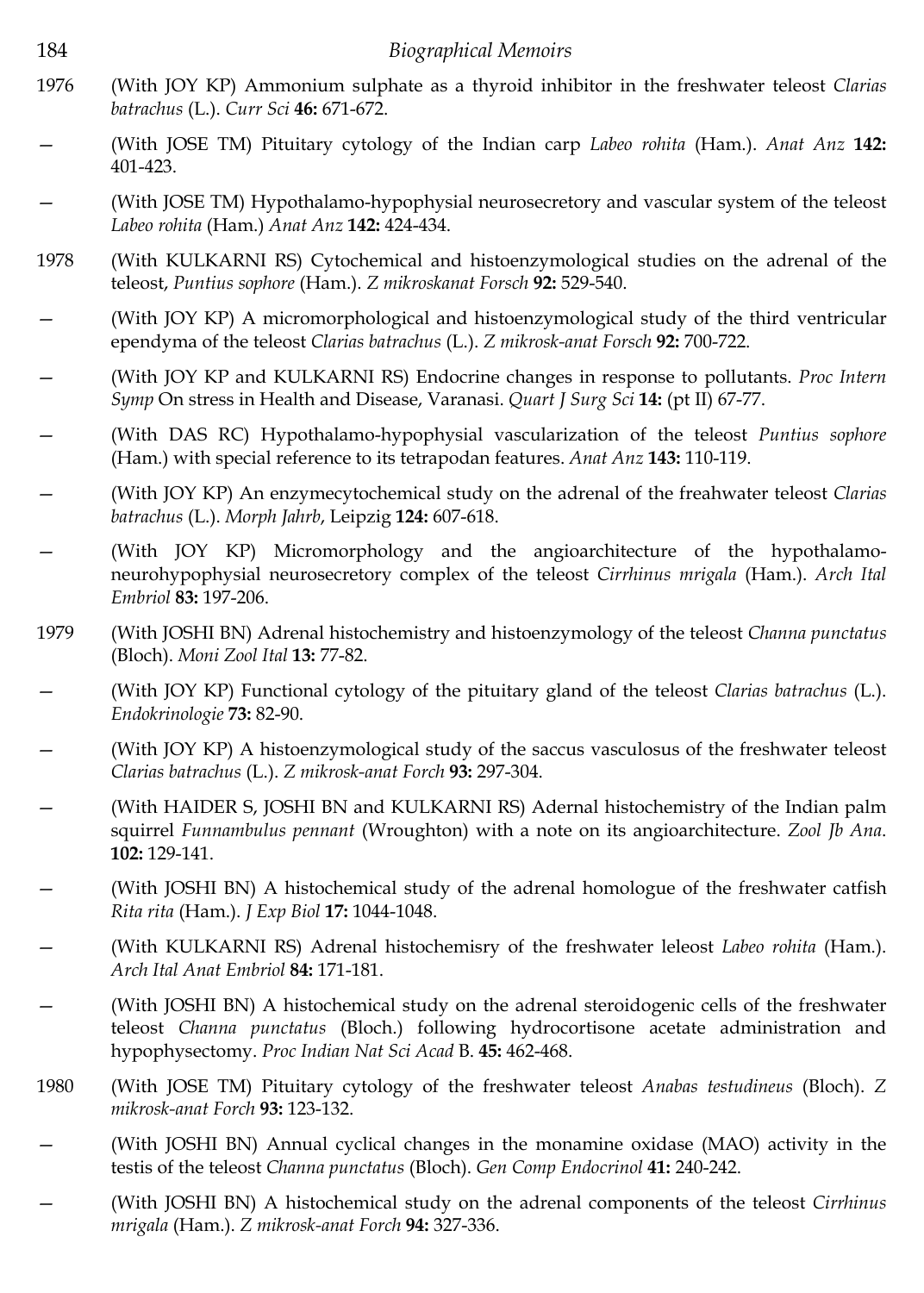- 1980 (With JOY KP) Pituitary cytology of the teleost fish *Tilapia mossambica* (Peters). *Z mikrosk-ana. Forch* **94:** 337-344.
- (With JOY KP) The cytochemical and vascular architecture of the pituitary stalk in the teleost *Clarias batrachus* (L.). *Indian J Zool* **7:** 1-6.
- (With JOY KP) Histological response of the thyroid of the teleost *Clarias batrachus* (L.) to radiodine (I-131) treatment. *Indian J Exp Biol* **19:** 29-31.
- (With SASTRY VK) Morphology of the Pineal organ of *Mystus aor* (Ham.) and *Puntius sophore*  (Ham.) with special reference to their innervation. *J Hirnforsch* **22:** 327-340.
- (With SASTRY VK) A comparative study of the pineal complex of nineteen species of Indian freshwater fishes. *J Hirnforsch* **22:** 286-296.
- (With SASTRY VK) Current status of the pineal organ which was thought to be seat of the soul. Proc First Inter Confer On Yoga Science and Society. *Yoga review* **I:** 175-189.
- Scope of biomedical and multidisciplinary research in medical institutions. In: Two decades of progress of Medical Education in Banaras Hindu University pp 47-48.
- (With SASTRY VK) A rare instance of introversion of the pituitary into the third ventricle in *Puntius sophore* (Ham.). *Biol Bul.* **3:** 163-167.
- (With KULKARNI RS) Histochemistry and histoenzymology of the adrenal of the teleost *Mystus vittatus* (Bloch). *Biol Bull* India **3:** 131-139.
- (With JOY KP) A Golgi-Cox study of the tanycytes in the hypothalamic region of the third ventricle in the wild rat *Rattus rattus. Acta anat* **111:** 296-304.
- (With SASTRY VK) Pineal innervation of the third ventricular ependyma in the teleost *Puntius sophore* (Ham.). *J. Neur Transm* **53:** 187-192.
- 1982 (With THOMAS PC) Micromorphology of the third ventricular ependyma and infundibular recess in the mud eel *Amphipnous cuchia* (Ham.). *J Hirnforsch* **23:** 101-107.
- (With THOMAS PC) Hypothalam-hypophysial neurosecretory system of the Indian mud eel *Amphipnous cuchia* (Ham.) with a note on regeneration of the pituitary stalk after hypophysectomy. *J Hirnforsch* **23:** 671-679.
- (With KULKARNI RS) Histochemical study of the saccus vasculosus of the freshwater teleost *Mystus vittatus* (Bloch). *Life Sci Adv* **1:** 257-263.
- 1983 (With Ram RN) Effect of mercuric chloride on the reproductive cycle of the teleost fish *Channa punctatus* (Bloch). *Bull Environ Contam Toxicol* **30:** 24-27.
- (With KATTI SR) Heterotopic oocyte in the kidney of the teleosean fish *Clarias batrachus* (L). *Biol Bull India* **5:** 33-36.
- (With KULKARNI RS) Hypothalamo-neurohypophysial neurosecreory system and its vasculature in the freshwater catfish *Mystus vittatus* (Bloch). *Z Mikros-anat Forsh* **96:** 1009-1021.
- (With KATTI SR) Lead nitrate induced changes in lipid and cholesterol level in the freshwater fish *Clarias batrachus* (L.). *Toxicology Letters* **9:** 93-96.
- 1984 (With KATTI SR) Cadmium induced inhibition of brain monoamine oxidase (MAO) in the freshwater catfish *Clarias batrachus* (L.). *Experientia* **40:** 476.
- (With KATTI SR) Changes in tissue lipid and cholesterol content in the catfish *Clarias batrachus* (L.) exposed to cadmium chloride. *Bull Environ Contam Toxicol* **32:** 486-490.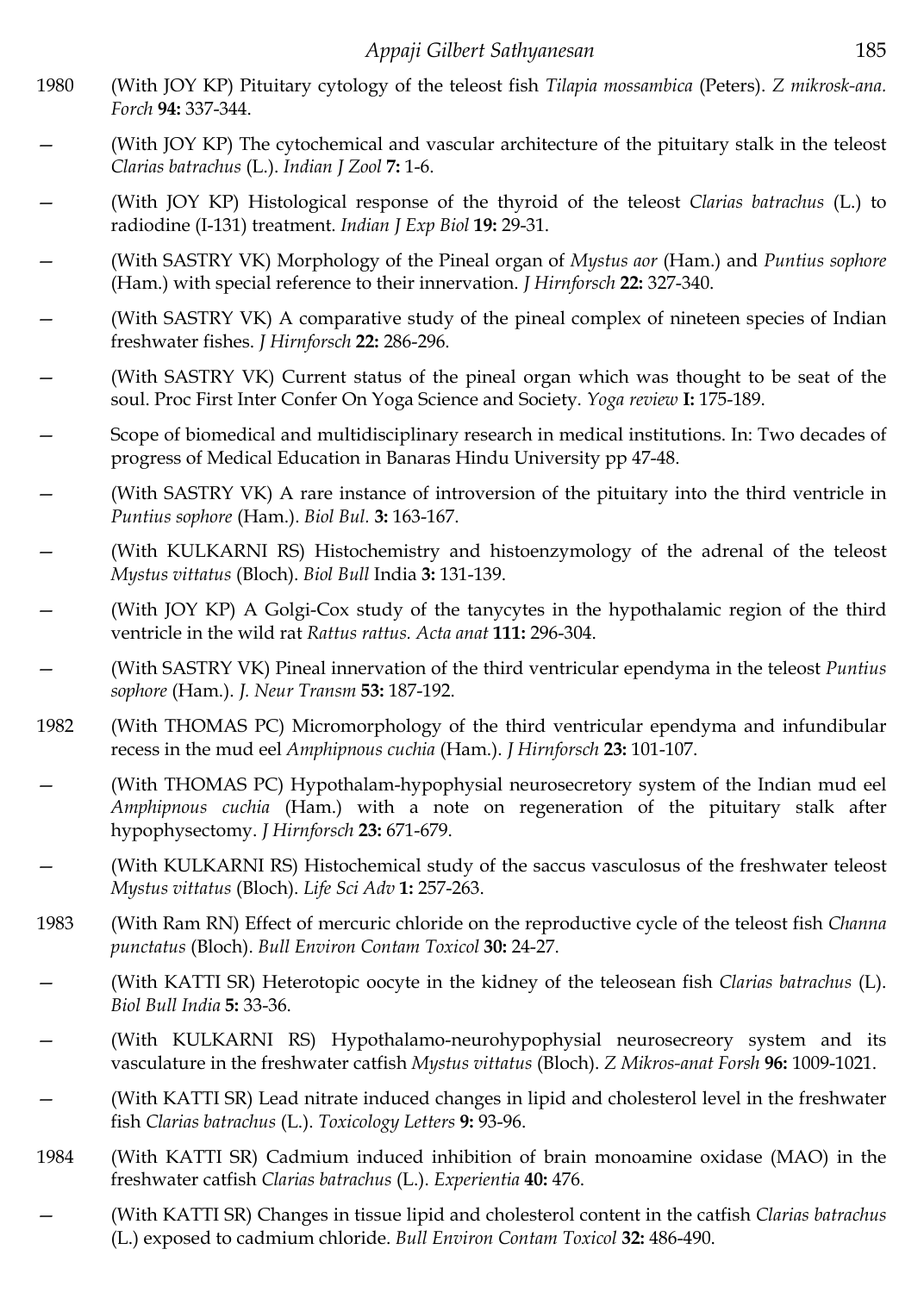| 186  | <b>Biographical Memoirs</b>                                                                                                                                                                                                      |
|------|----------------------------------------------------------------------------------------------------------------------------------------------------------------------------------------------------------------------------------|
| 1984 | (With KATTI SR) Effect of lead, cadmium and combination of both on the ascorbic acid content<br>of the brain, liver and ovary of the teleost Clarias batrachus (L.). Environ Ecol 2: 296-299.                                    |
|      | (With RAM RN) Effect of mercuric chloride on the thyroid function in the teleostean fish<br>Channa punctatus (Bloch). Matsya 9/10: 194-196.                                                                                      |
|      | (With RAM RN) Mercuric chloride induced changes in the protein, lipid and cholesterol levels<br>of the liver and ovary of the teleost Channa punctats (Bloch). Environ Ecol 2: 113-117.                                          |
|      | (With THOMAS PC) Pituitary cytology of the Indian mud eel Amphipnous cuchia (Ham.). Biol<br>Bull India 6: 72-81.                                                                                                                 |
| 1985 | (With RAM RN) Changes in the brain acetycholinesterase (AChE) and gamma aminobutyric<br>acid (GABA) levels in the teleostean fish Channa punctatus (Bloch) exposed o mercuric chloride<br>and cythion. Biol Bull India 7: 57-62. |
|      | (With RAM RN) Mercuric chloride, cythion and ammonium sulphate induced changes in the<br>brain, liver and ovarian alkaline phosphatase content in fish Channa punctatus (Bloch). Environ<br>Ecol 8: 263-268.                     |
|      | (With RAM RN) Occurrence of myxosporidian cyst in the pituitary of Channa punctatus<br>(Bloch). Curr Sci 54: 1016.                                                                                                               |
|      | (With RAM RN) Mercurial brain monoamine oxidase inhibition in the teleost Channa punctatus<br>(Bloch). Bull En Viron Contam Toxicol 35: 620-626.                                                                                 |
|      | (With RAM RN) Organophosphate induced biochemical changes in the brain, liver and ovary<br>of the fish Channa punctatus (Bloch). Proc Indian Nat Sci Acad B 51: 537-542.                                                         |
|      | (With DHAR AF) Micromorphology of the cysts in the proximal pars distalis of Channa<br>punctatus (Bloch). Mikroskopie Wein 42: 45-51.                                                                                            |
|      | (With THOMAS PC) Structure of yolk nucleus in the previtellogenic oocyte of the teleost<br>Amphipnous cuchia. Mikroskopie Wein 42: 281-288.                                                                                      |
|      | (With KULKARNI RS) Seasonal changes in the lipid distribution in the testis of Puntius<br>sophore. Mikroskopie Wein 42: 117-123.                                                                                                 |
|      | (With JOY KP) Cytoarchitecture of tanycytes in the infundibular recess of the palm squirrel<br>Funambulus pennanti (Wroughton). A Golgi-Cox investigation. Proc 9th Internat Symp<br>Neurosecretion, Japan 172-173.              |
|      | (With KATTI SR) Chronic effects of lead and cadmium on the testis of the catfish Clarias<br>batrachus (L.). Environ Ecol 3: 596-598.                                                                                             |
| 1986 | (With SRIVASTAVA VK) Effect of antiandrogens on the hypothalamic GABA and glutamate<br>contents of the Indian palm squirrel Funambulus pennanti (Wroughton). Expt Clin Endocrinol 87:<br>349-352.                                |
|      | (With KATTI SR) Changes in the hypothalamo-neurohypophysial complex of lead treated<br>teleostean fish Clarias batrachus (L). Z Mikrosk Anat Forsch 100: 347-352.                                                                |
|      | (With KATTI SR) Lead nitrate induced changes in the brain constituents of the fresh water<br>teleost Clarias batrachus (L.). Neurotoxicology 7: 47-52.                                                                           |
|      | (With KATTI SR) Monoamine oxidase activity in the gonads of Clarias batrachus (L.) in relation<br>to the reproductive cycle. Interdiscip Cycle Res 17: 207-211.                                                                  |
|      |                                                                                                                                                                                                                                  |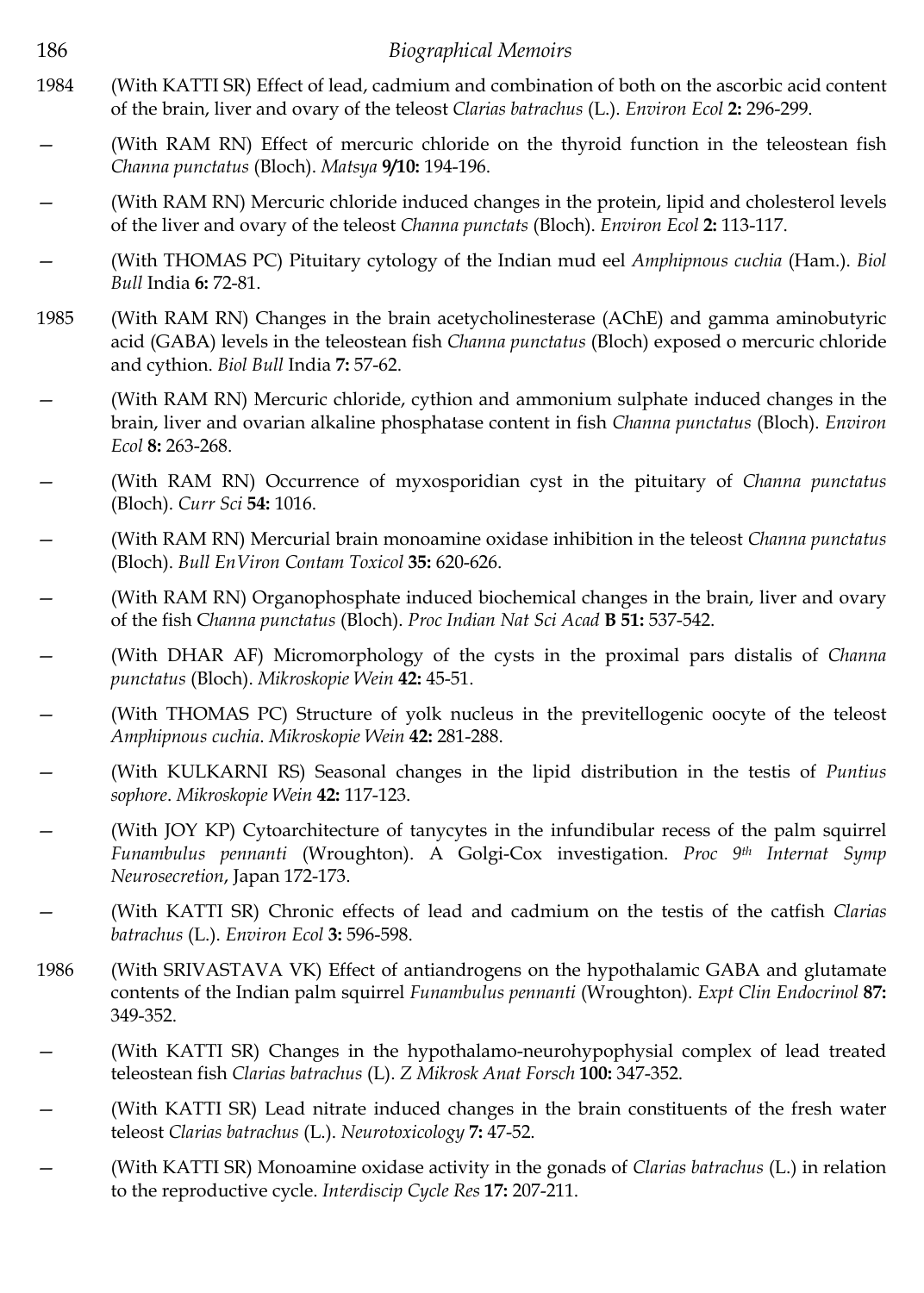- 1986 (With RAM RN) Inclusion bodies formation and degeneration of the oocytes in the fish *Channa punctatus* (Bloch) in response to ammonium sulphate treatment. *Ecotoxicol Environ Safety* **11:**  272-276.
- (With RAM RN) Effect of two mercuric compounds on protein, RNA and DNA contents in the brain, liver and ovary of the teleost fish *Channa punctatus*. *Environ Ecol* **4:** 24-29.
- (With RAM RN) Ammonium sulphate induced nuclear changes in the oocyte of the fish *Channa punctatus* (Bl). *Bull Environ Contam Toxicol* **36:** 871-875.
- (With RAM RN) Effect of mercurial fungicides on the gonadal development of the teleostean fish *Channa punctatus* (Bl). *Ecotoxicol Environ Contam Safety* **11:** 352-360.
- (With RAM RN) A mercurial fungicide induced changes in the oocytes in the teleost *Channa punctatus* (Bl). *Curr Sci* **55:** 1253-1254.
- 1987 (With KATTI SR) Lead nitrate induced nuclear inclusions in the oocytes of the catfish *Clarias batrachus*. *Environ Res* **44:** 238-240.
- (With KATTI SR) Lead nitrate induced changes in the thyroid physiology of the catfish *Clarias batrachus* (L). *Ecotoxicol Environ Res* **44:** 238-240.
- (With BHASKAR KS and KATTI SR) Pineal gland of the Indian palm squirrel *Funamabulus pennant* (W). *Arch d'Anat Micro. Morph* **75:** 117-126.
- (With BHASKAR KS and KATTI SR) Some histochemical observations on the pineal gland of the Indian palm squirrel *Funamabulus pennanti* (W). *Neuroendocrinology Lett* **9:** 29-36.
- (With RAM RN) Effect of long term exposure to cythion on the reproduction of the teleost fish *Channa punctatus* (Bl). *Environ Pollut* **44:** 49-60.
- (With RAM RN) Hisopathological changes in the liver and thyroid of the teleost fish *Channa punctatus* (Bl) in response to ammonium sulphate fertilizer treatment. *Ecotoxicol Environ Safety* **13:** 185-190.
- (With RAM RN) Histopathological and biochemical changes induced in the liver of the teleost fish *Channa punctatus* induced by mercurial fungicide. *Environ Pollut* **47:** 135-145.
- (With RAM RN) Effect of chronic exposure of the commercial fertiliser ammonium sulphate on the testicular development of the teleost *Channa punctatus*. *Indian J Exp Biol* **25:** 667-670.
- (With SRIVASTAVA VK and KATTI SR) Effect of lead nitrate on the thyroid function of the Indian palm squirrel *Funamabulus pennanti* (W). *Bull Environ Contam Toxicol* **38:** 981-985.
- 1988 (With SRIVASTAVA VK) Effect of cadmium chloride on thyroid activity of the female Indian palm squirrel *Funamabulus pennanti* (Wroughton). *Bull Environ Contam Toxicol* **40:** 268-272.
- (With SRIVASTAVA VK) Cadmium chloride induced changes in the hypothalamic 5 hydroxytryptamine, noradrenaline and dopamine levels in the Indian palm squirrel *Funamabulus pennanti* (Wroughton). *Toxicol Lett* **41:** 93-96.
- (With SRIVASTAVA VK) Effect of cadmium chloride on the ovarian histology, catecholamine and 5-hydroxytrptamine levels in the palm squirrel *Funamabulus pennanti* (Wroughton). *Naturalia* **15:** 11-19.
- (With SRIVASTAVA VK and MANICKAM P) Effect of flutamide on the hypothalamic 5hydroxytryptamine, noradrenaline and dopamine contents in the female Indian palm squirrel *Funamabulus pennanti* (W). *Neuroendocrinol Lett* **11:** 221-226.